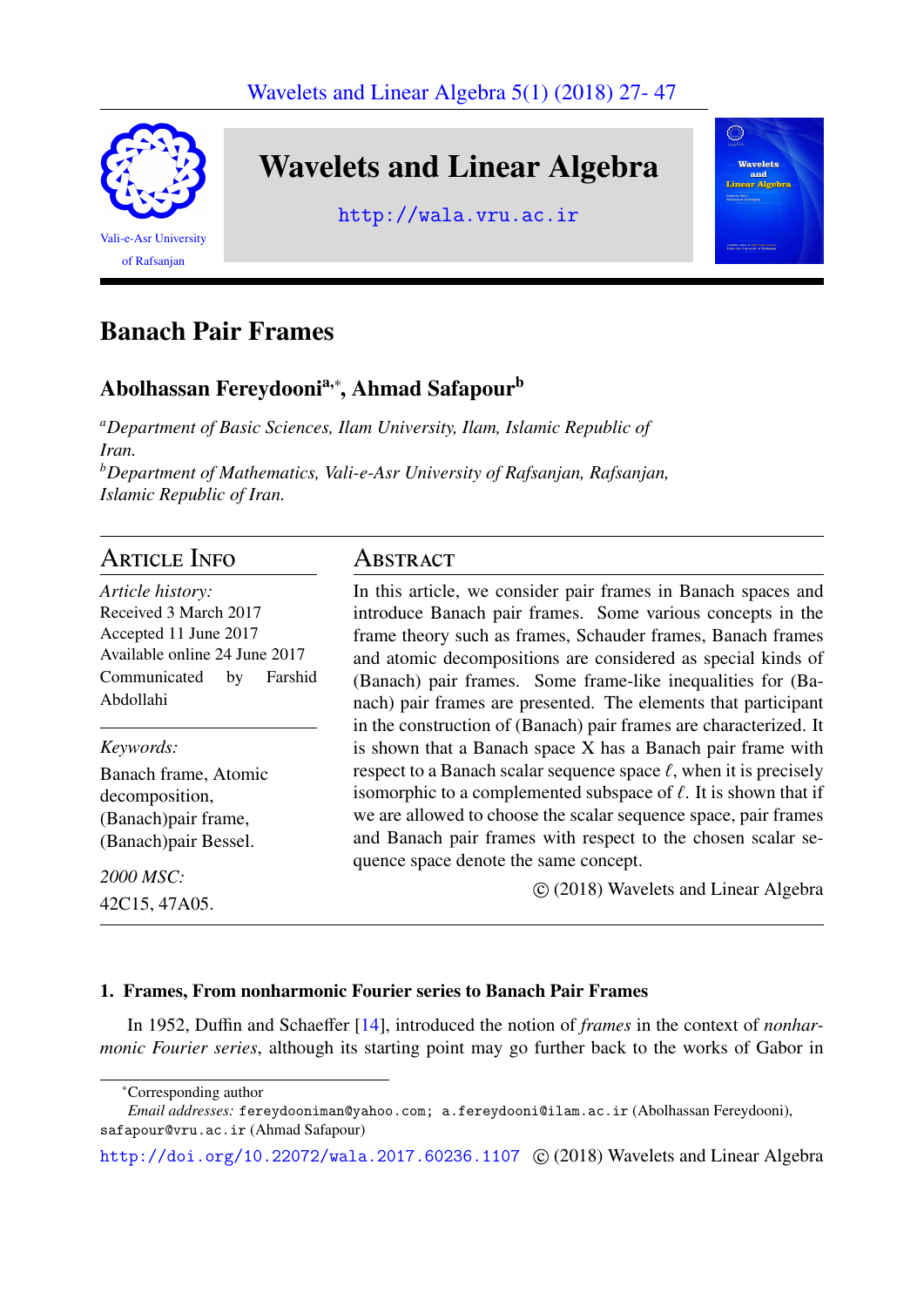signal processing in1946 [\[19\]](#page-20-1). The importance of Duffin and Schaeffer's results wasn't realized for more than 30 years, when in 1980s' Young [\[28\]](#page-20-2) formally studied frames in abstract Hilbert spaces. Daubechies, Grossmann and Meyer [\[13\]](#page-20-3), reintroduced frames again and studied them deeply. The interested readers are referred to [\[5\]](#page-20-4) and [\[9\]](#page-20-5) for more basic studies about frames.

Feichtinger and Gröchenig [[15\]](#page-20-6) introduced the concept of *atomic decompositions* as an extension of frames from Hilbert spaces to Banach spaces. Gröchenig  $[20]$  $[20]$  generalized this notion and presented the definition of *Banach frames* by generalizing the synthesis operator.

The definition of *p-frames* first appeared in an article written by Aldroubi and Sun [\[1\]](#page-19-0) who studied shift invariant subspaces. Christensen and Stoeva studied properties of *p*-frames in [\[11\]](#page-20-8) and [\[25\]](#page-20-9). Casazza *et al.* [\[6\]](#page-20-10) considered such frames where  $\ell^p$  is replaced with a more general **Banach scalar sequence** space  $X$ . *Banach scalar sequence space Xd*.

Omitting Banach scalar sequence space in the definition of atomic decomposition yields another generalization of atomic decompositions, Schauder frames. From another point of view, *Schauder frames* are a direct extension of *Schauder bases*. This concept and some results related to it can be found in [\[7,](#page-20-11) [8,](#page-20-12) [21\]](#page-20-13).

As mentioned above, omitting or generalizing some parts of the frame definition has caused some extensions in the frame theory such as atomic decompositions, Banach frames and Schauder frames. But in these extensions the role of the invertible frame operator is disregarded, by forcing it to be the identity operator. It has caused a gap and prevented these extensions from being direct generalizations of ordinary frames. Pair frames fill the gap between these concepts and frames, as stated in Theorem [3.12,](#page-9-0) Corollary [3.13,](#page-9-1) Figures [1](#page-10-0)[-2,](#page-10-1) Relations [\(4.2\)](#page-13-0)-[\(4.5\)](#page-14-0) and Remark [4.10.](#page-14-1)

*Pair frames* are introduced by Fereydooni and Safapour [\[16\]](#page-20-14) in Hilbert spaces setting. It is shown that pair frames are a generalization of some other kinds of frames. In the present paper, we generalize pair frames from Hilbert spaces to Banach spaces and introduce Banach pair frames.

This paper is organized as follows: In section [2,](#page-1-0) we recall the definitions of frames and Bessel sequences in Hilbert spaces and we give some characterizations of them. Banach pair frames are introduced and studied in section [3.](#page-3-0) It is shown that Schauder frames, atomic decompositions and Banach frames can be regarded as special kinds of pair frames or Banach pair frames. In section [4,](#page-11-0) some conditions are considered under which a (Banach) pair Bessel is a (Banach) pair frame. These conditions show how frames and pair frames are mutually related.

In section [5,](#page-15-0) some characterizations of the elements that participant in the construction of (Banach) pair frames are presented. There are some conditions under which the notions of pair frames and Banach pair frames are the same. It is shown that if we are allowed to choose the scalar sequence space, pair frames and Banach pair frames with respect to the chosen scalar sequence space denote the same concepts.

#### <span id="page-1-0"></span>2. Frames in Hilbert Spaces and Preliminaries

In this section, we recall the definition of frames and some preliminary notations which will be used in this paper.

Throughout this paper, X denotes a separable Banach space and  $H$  is a Hilbert space. The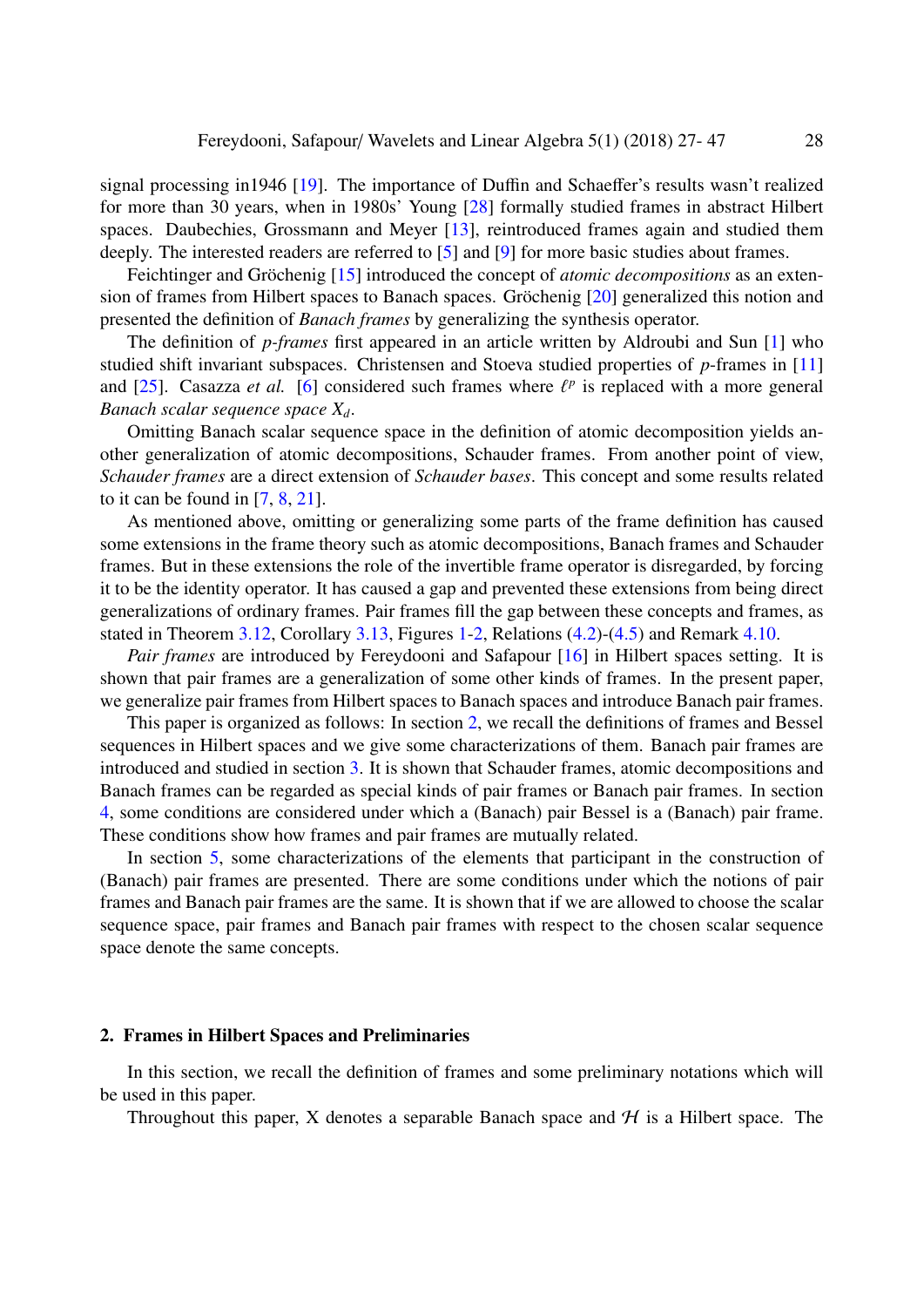notation  $\langle ., . \rangle$  stands for the inner product in Hilbert spaces or the action of the functionals in the dual of a Banach space on itself. The index set of the natural numbers is denoted by N. All norms are denoted by  $\|\cdot\|$ ; the reader can recognize conveniently that to which spaces each norm refers. The set of bounded operators on X is denoted by  $\mathcal{B}(X)$ . For a bounded linear operator *V*,  $\mathcal{D}(V)$ and  $R(V)$  denote the domain and the range of *V*, respectively. *V* is bounded below if for a constant *A* > 0, *A*||*f*||  $\leq$  ||*V*(*f*)||, *f*  $\in$  *X*. If  $0 < p < \infty$ , and  $\frac{1}{p} + \frac{1}{q}$  $\frac{1}{q}$  = 1, *q* is called the exponential conjugate of *p*.

**Definition 2.1.** A family  $F = \{f_i\}_{i \in \mathbb{N}} \subset \mathcal{H}$  is called a frame for  $\mathcal{H}$  if there exist positive constants *A*, *B*, such that for every  $f \in H$ ,

<span id="page-2-0"></span>
$$
A\left\|f\right\|^2 \leqslant \sum_{i\in\mathbb{N}} \left|\left\langle f, f_i\right\rangle\right|^2 \leqslant B\left\|f\right\|^2. \tag{2.1}
$$

*A* and *B* are lower and upper frame bounds, respectively. When the right inequality of [\(2.1\)](#page-2-0) is satisfied for some  $B > 0$ , *F* is called a **Bessel sequence** for *H*.

The following theorem is a motivation for defining pair frames (see Proposition [3.2\)](#page-4-0).

<span id="page-2-1"></span>**Theorem 2.2.** *[\[16\]](#page-20-14) Let*  $F = \{f_i\}_{i \in \mathbb{N}} \subset \mathcal{H}$ *. For operator* 

$$
S_F: \mathcal{H} \to \mathcal{H}, \quad S_F(f) := \sum_{i \in \mathbb{N}} \langle f, f_i \rangle f_i,
$$

*the following statements are equivalent:*

- *1.*  $F = \{f_i\}_{i \in \mathbb{N}}$  *is a frame for*  $H$ *.*
- *2. S <sup>F</sup> is a well-defined and invertible operator.*
- *3. S*<sub>*F*</sub> *is a well-defined operator and there exist*  $\alpha \in (0, \infty)$  *such that*

$$
\left\|I - \alpha S_F\right\| < 1.
$$

Let  $\ell$  be a **Banach scalar sequence space**; i.e a normed vector space of scalar sequences which is also a Banach space with respect to the associated norm. The space  $\ell$  is called a **BK-space** if the coordinate functionals are continuous [\[6\]](#page-20-10). Put  $\delta_i = {\delta_{ij}}_{j \in \mathbb{N}}$  for every  $i \in \mathbb{N}$ , where  $\delta_{ij}$  is the Kronecker delta. The set  $\{\delta_i\}_{i\in\mathbb{N}}$  is called the set of **canonical vectors**. Additionally, when  $\{\delta_i\}_{i\in\mathbb{N}}$ constitutes a basis for a BK-space  $\ell$ ,  $\ell$  is said to be a **Schauder sequence space** [\[4\]](#page-20-15).

For  $1 < p < \infty$ ,  $\ell^p$  spaces have all the above properties. Let  $c_0$  be the space which consists <br>all the scalar sequences that vanish at infinity and c be the space of convergent sequences. Conof all the scaler sequences that vanish at infinity and  $c$  be the space of convergent sequences.  $c_0$ is a Schauder sequence space but *c* is not though it contains canonical vectors. Because *c* is not a separable space the canonical vectors cannot constitute a basis for *c*. Recall that  $\ell^{\infty}$  is the space of bounded scaler sequences. By the fact that  $c \in \ell^{\infty}$  is not also a Schauder sequence space bounded scaler sequences. By the fact that  $c \subset \ell^{\infty}$ ,  $\ell^{\infty}$  is not also a Schauder sequence space.<br>For the proof of the next lemma we refer to [23, p. 2011]

For the proof of the next lemma we refer to [\[23,](#page-20-16) p. 201].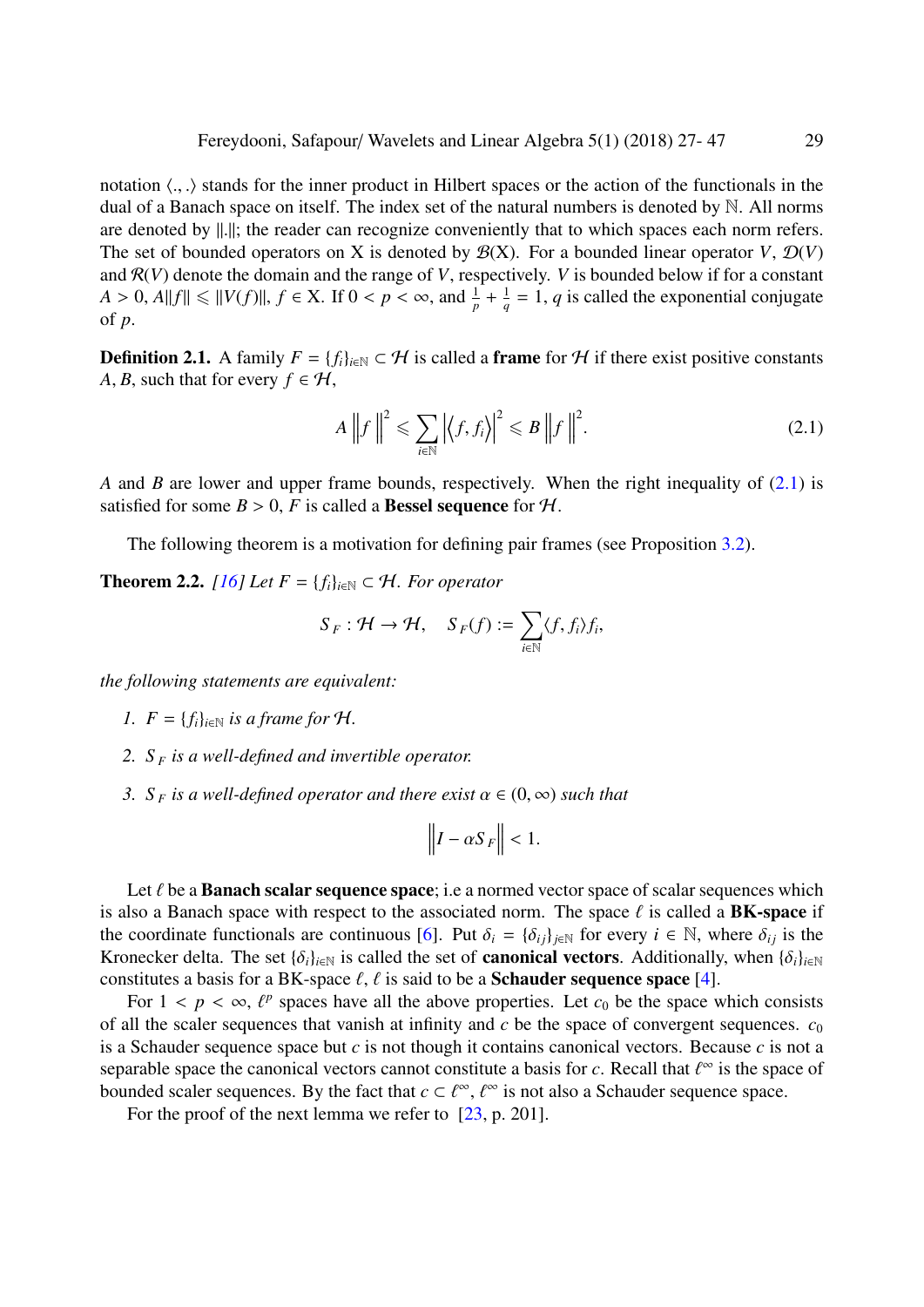<span id="page-3-2"></span>**Lemma 2.3.** Let  $\ell$  be a Schauder sequence space. Then the dual of  $\ell$ ,  $\ell^*$ , is isometrically isomor-<br>phic to the BK-space *phic to the BK-space*

$$
\ell^{\circledast} = \left\{ \{ \langle \phi, \delta_i \rangle \}_{i \in \mathbb{N}} \middle| \phi \in \ell^* \right\}
$$

Also, for every linear functional  $\phi \in \ell^*$ , there is a unique  $\{d_i\} \in \ell^*$  so that  $\phi$  has the form

$$
\langle \phi, \{c_i\}_{i \in \mathbb{N}} \rangle = \sum_{i \in \mathbb{N}} d_i c_i, \quad \forall \{c_i\}_{i \in \mathbb{N}} \in \ell.
$$

*The sequence*  $\{d_i\}_{i\in\mathbb{N}}$  *is uniquely determined by*  $d_i = \langle \phi, \delta_i \rangle$  *for all i*  $\in \mathbb{N}$ *. Moreover, if*  $\ell$  *is reflexive,*  $then  $\ell^*$  is also a Schauder sequence space.$ 

In the present paper,  $\ell^*$  is identified with  $\ell^*$ .

**Definition 2.4.** A sequence  $G = \{g_i\}_{i \in \mathbb{N}} \subset X^*$  is said to be **total** on X, if for every  $f \in X$ , the condition

$$
\langle f, g_i \rangle = 0, \qquad \forall i \in \mathbb{N},
$$

implies  $f = 0$ .

If  $G = \{g_i\}_{i \in \mathbb{N}}$  is total on the Banach space X,

$$
\{0\} = \left\{f \in \mathbf{X} \middle| \left\{ \left\langle f, g_i \right\rangle \right\}_{i \in \mathbb{N}} = \{0\} \right\} = \left\{f \in \mathbf{X} \middle| \left\langle f, \overline{span}\{g_i\}_{i \in \mathbb{N}} \right\rangle \right\} = \{0\}
$$

Furthermore, if X is reflexive

$$
\{0\} = \left\{f \in \mathbf{X}^{**} \mid \{ \langle f, \overline{span}\{g_i\}_{i \in \mathbb{N}} \rangle \} = \{0\} \right\}
$$

So  $X^* = \overline{span{g_i}_{i\in\mathbb{N}}}.$  A subspace  $\ell'$  of  $\ell$  is said to be complemented in  $\ell$  if there exists a closed subspace  $\ell''$  in  $\ell$  such that  $\ell - \ell' \oplus \ell''$ subspace  $\ell''$  in  $\ell$  such that  $\ell = \ell' \oplus \ell''$ .

#### <span id="page-3-0"></span>3. Pair Frames in Banach spaces

Now, we are in a situation to deal with the main subject of the paper.

**Definition 3.1.** Let *F* = {*f<sub>i</sub>*}<sub>*i*∈N</sub> ⊂ X and *G* = {*g<sub>i</sub>*}<sub>*i*∈N</sub> ⊂ X<sup>\*</sup>. The pair (*G*, *F*) is said to be a **pair Ressel** for X if the operator Bessel for X if the operator

<span id="page-3-1"></span>
$$
S_{FG}: X \to X, \quad S_{FG}(f) := \sum_{i \in \mathbb{N}} \langle f, g_i \rangle f_i,
$$
\n(3.1)

is well-defined, i.e., the series converges for every  $f \in X$ . The pair Bessel  $(G, F)$  is called a **pair frame** for X when  $S_{FG}$  is invertible. If  $S_{FG} = I$ , the pair Bessel  $(G, F)$  is a **Schauder frame**, i.e., for every  $f \in X$ ,  $f = \sum_{i \in \mathbb{N}} \langle f, g_i \rangle f_i$ .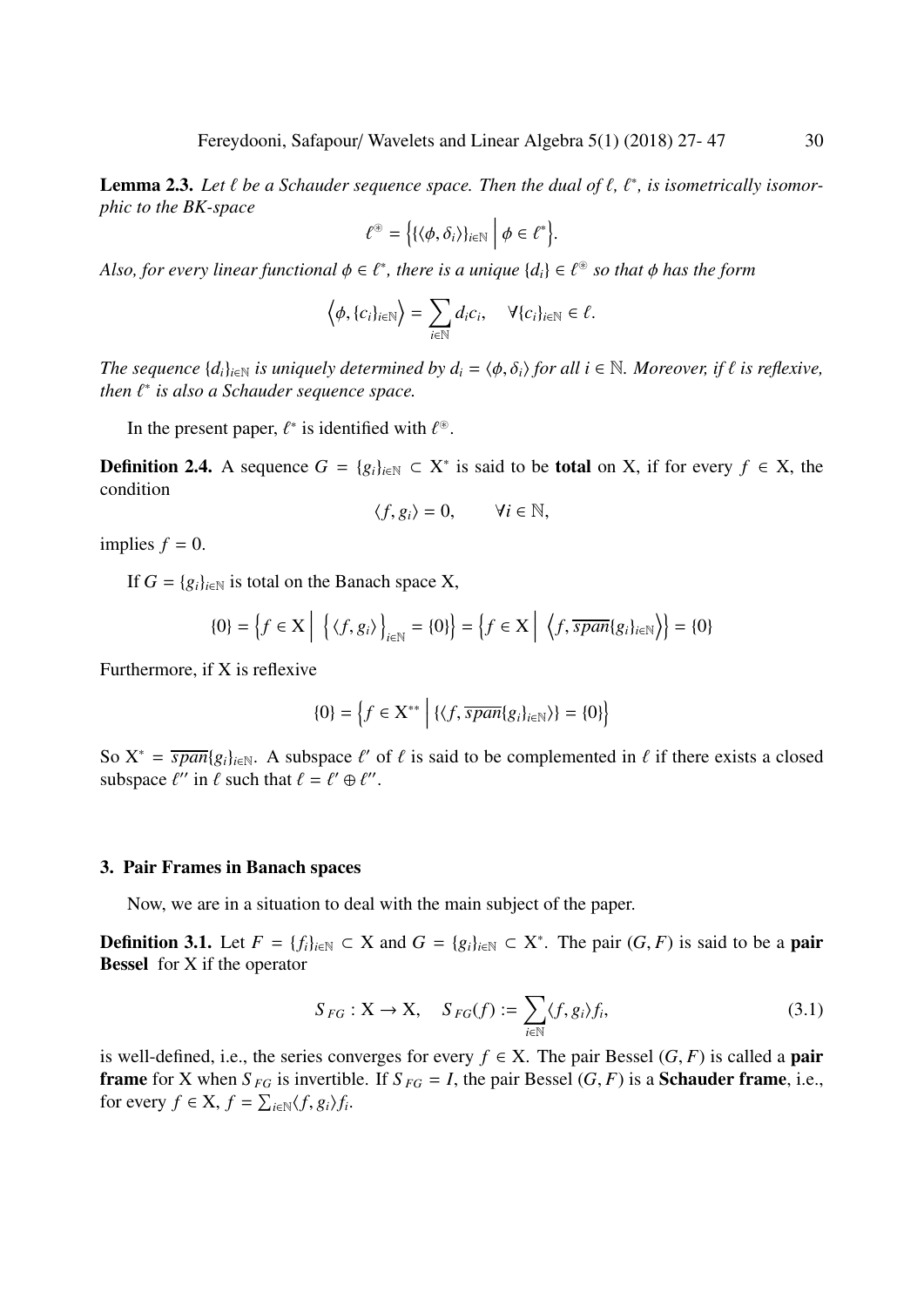The operator of the form  $S_{FG}$  is also called the multiplier operator of *F* and *G* [\[2,](#page-19-1) [26\]](#page-20-17); and the invertibility of this type of operators is studied in  $[3, 10, 27]$  $[3, 10, 27]$  $[3, 10, 27]$  $[3, 10, 27]$  $[3, 10, 27]$ . The reader can refer to  $[17]$ for studying the adjoint of pair frames. Pair frames in the context of *C*<sup>\*</sup>-Hilbert modules are considered in [\[24\]](#page-20-21). The unconditional convergence of series  $(3.1)$  is investigated in [\[17,](#page-20-20) [18,](#page-20-22) [26\]](#page-20-17).

If *F* and *G* are Bessel sequences and  $||I - S_{FG}|| < 1$ ,  $(G, F)$  is called an **Approximate dual frame** [\[10\]](#page-20-18). Let  $\{e_i\}_{i \in \mathbb{N}}$  be an orthonormal basis for  $H$  and  $\alpha_0 > 2$ .

However  $\left( {\sqrt{\alpha_0} i e_i} \right)_{i \in \mathbb{N}}, \left\{ {\sqrt{\alpha_0} \over i} \right\}$ <br>ing proposition shows that the However  $(\sqrt[n]{a_0}e_i)_{i\in\mathbb{N}}, \sqrt[n]{a_0}e_i|_{i\in\mathbb{N}}$  is a pair frame out is not an approximate dual. The following proposition shows that the category of frames (Bessel sequences) can be embedded in the  $\frac{1}{i}e_i\}_{i\in\mathbb{N}}$  is a pair frame but is not an approximate dual. The folcategory of pair frames (Bessels); it can easily be verified by using Theorem [2.2.](#page-2-1)

<span id="page-4-0"></span>**Proposition 3.2.** *[\[16\]](#page-20-14) The sequence*  $F = \{f_i\}_{i \in \mathbb{N}} \subset \mathcal{H}$  *is a frame (Bessel squence) for*  $\mathcal{H}$  *if and only if*  $(F, F)$  *is a pair frame (Bessel) for*  $H$ *.* 

Let  $F = \{f_i\}_{i \in \mathbb{N}} \subset X$  and  $G = \{g_i\}_{i \in \mathbb{N}} \subset X^*$ . The operator

$$
U(U_G): \mathbf{X} \to \mathbb{C}^{\mathbb{N}}, \quad U(f) := \left\{ \langle f, g_i \rangle \right\}_{i \in \mathbb{N}},
$$

is called the **analysis operator**, where  $\mathbb{C}^{\mathbb{N}}$  is the space of all sequences of complex numbers. The operator

$$
T_F: \mathcal{D}(T_F) \to \mathbf{X}, \quad T_F(\{c_i\}_{i \in \mathbb{N}}) := \sum_{i \in \mathbb{N}} c_i f_i,
$$

is said to be the synthesis operator, where

$$
\mathcal{D}(T_F) = \Big\{ \{c_i\}_{i \in \mathbb{N}} \subset \mathbb{C} \Big| \sum_{i \in \mathbb{N}} c_i f_i \text{ is convergent} \Big\}.
$$

<span id="page-4-1"></span>**Definition 3.3.** Let *G* = {*g<sub>i</sub>*} ⊂ X<sup>\*</sup> and  $\ell$  be a BK-space. The sequence *G* is called a  $\ell$ -Bessel for X with bound *B* > 0 if for every  $f \in X$ X with bound *B* > 0, if for every  $f \in X$ ,

- 1.  $\{(f, g_i)\}\$  $_{i\in\mathbb{N}}\in\ell,$
- 2.  $||\{(f, g_i)\}_{i \in \mathbb{N}}|| \leq B ||f||.$

Additionally, if for every  $f \in X$ ,

$$
A\left\|f\right\| \leq \left\|\left\langle \left\langle f, g_i \right\rangle \right\}_{i \in \mathbb{N}}\right\|,
$$

for some constant  $A > 0$ , G is said to be an  $\ell$ -frame for X. The constants A and B are called lower and upper  $\ell$ -frame bounds, respectively.

If conditions (1) and (2) in the Definition [3.3](#page-4-1) are satisfied for  $\ell = \ell^p$ ,  $G = \{g_i\}_{i \in \mathbb{N}}$  is called a<br>**Sessal sequence** for **X** and if additionally the lower inequality holds for some  $A > 0$  it is said *p*-Bessel sequence for X, and if additionally, the lower inequality holds for some  $A > 0$ , it is said to be a *p*-frame for X.

After defining of  $\ell$ -Bessels, we intend to define pair frames (Bessels) with respect to the BKspace  $\ell$ .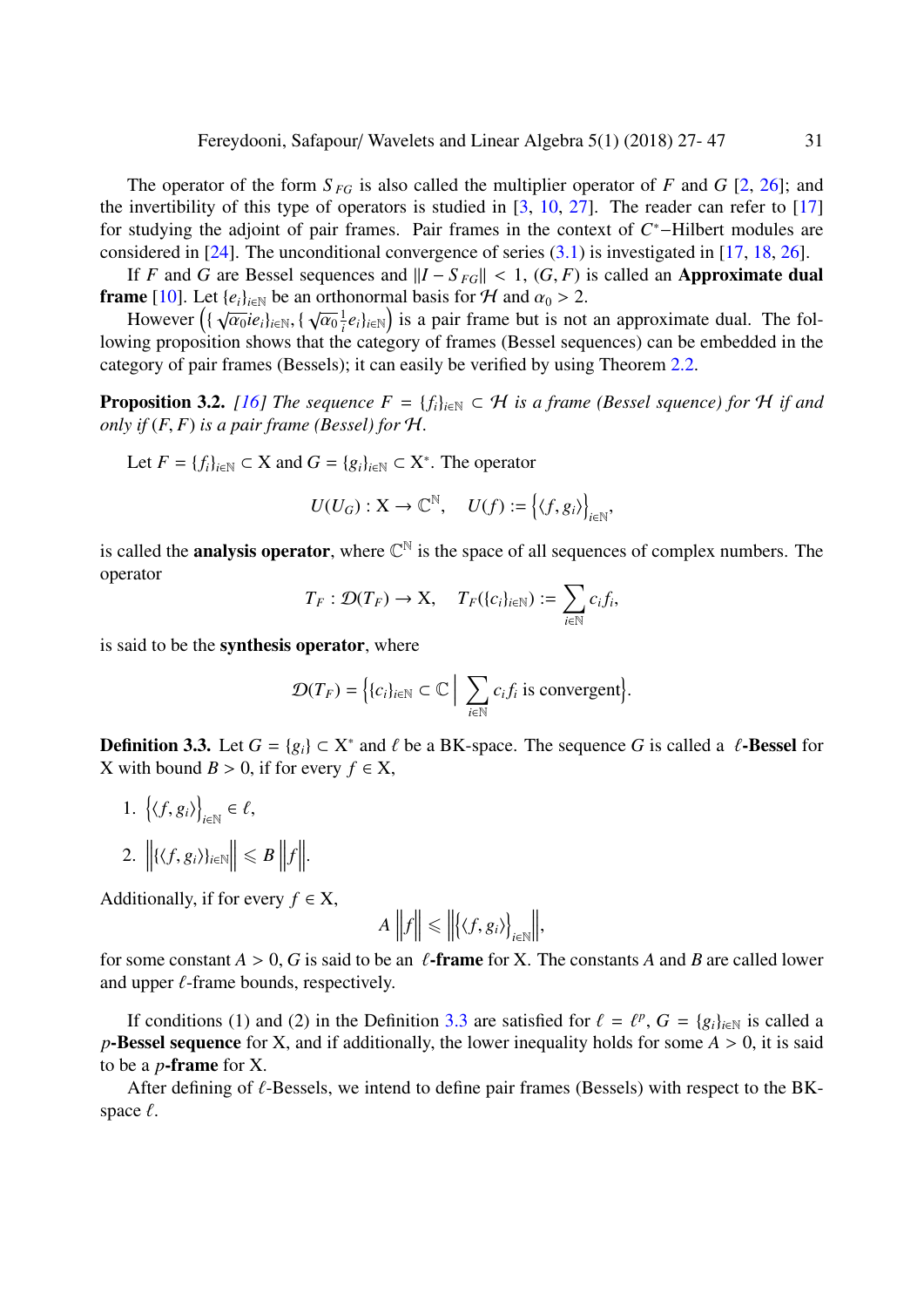**Definition 3.4.** Let  $\ell$  be a BK-space and  $G = \{g_i\}_{i \in \mathbb{N}} \subset X^*$  be a  $\ell$ -Bessel for X. If there is  $F = \{\ell_i\}_{i \in \mathbb{N}} \subset X$  such that the pair  $(G, F)$  is a pair Bessel for X i.e., the operator *F* = { $f_i$ }<sub>*i*∈N</sub> ⊂ X such that the pair (*G*, *F*) is a pair Bessel for X, i.e., the operator

$$
S_{FG}: \mathbf{X} \longrightarrow \mathbf{X}, \quad S_{FG}(f) := \sum_{i \in \mathbb{N}} \langle f, g_i \rangle f_i,
$$

is well-defined, then we say that  $(G, F)$  is a **pair Bessel for X with respect to**  $\ell$ . Furthermore, if the operator  $S_{FG}$  is invertible, we call  $(G, F)$  a **pair frame for** X with respect to  $\ell$ .

Like frames, we use the inverse of  $S_{FG}$  to obtain some reconstruction formulas:

<span id="page-5-1"></span>
$$
f = \sum_{i \in \mathbb{N}} \langle f, g_i \rangle S_{FG}^{-1} f_i, \qquad f = \sum_{i \in \mathbb{N}} \langle f, S_{FG}^{-1} g_i \rangle f_i.
$$
 (3.2)

**Definition 3.5.** Let  $\ell$  be a BK-space,  $F = \{f_i\}_{i \in \mathbb{N}} \subset X$  and  $G = \{g_i\}_{i \in \mathbb{N}} \subset X^*$ . The pair  $(G, F)$  is an atomic decomposition for  $X$  with respect to  $\ell$  if there are constants  $\Lambda$ ,  $R > 0$  such that for eve atomic decomposition for X with respect to  $\ell$ , if there are constants  $A, B > 0$  such that for every *f* ∈ X,

1.  $\{(f, g_i)\}\$  $_{i\in\mathbb{N}}\in\ell,$ 2.  $A \, \|f\| \leq \|$  $\big\{\langle f,g_i\rangle\big\}$ *i*∈N  $\|\leq B\,\|f\|,$ 3.  $f = \sum$  $\sum_{i\in\mathbb{N}}\langle f,g_i\rangle f_i.$ 

By letting  $S_{FG} = I$ , every atomic decomposition for X with respect to a BK-space  $\ell$ , can be treated as a pair frame with respect to  $\ell$ .

**Theorem 3.6.** *[\[6,](#page-20-10) [17\]](#page-20-20) Let l be a Schauder sequence space,*  $G = \{g_i\} \subset X^*$  *<i>be a l -Bessel for X and*  $F = \{f_i\} \subset X$  *be a l*<sup>∗</sup>-*Bessel for*  $X^*$  *Then*  $(G, F)$  *is a pair Bessel for X with respect to l*  $F = \{f_i\} \subset X$  *be a*  $\ell^*$ -Bessel for  $X^*$ . Then  $(G, F)$  *is a pair Bessel for*  $X$  *with respect to*  $\ell$ .

For exponential conjugates *<sup>p</sup>*, *<sup>q</sup>*, it is well-known that *<sup>p</sup>*-frames and *<sup>q</sup>*-frames constitute pair Bessles [\[11\]](#page-20-8).

<span id="page-5-0"></span>**Theorem 3.7.** *Suppose that*  $\ell$  *is a Schauder sequence space.*  $F = \{f_i\}_{i \in \mathbb{N}} \subset X$  *is a*  $\ell^*$ -Bessel for  $X^*$  *if and only if the operator if and only if the operator*

$$
T: \ell \to \mathbf{X}, \quad T(\{c_i\}_{i \in \mathbb{N}}) = \sum_{i \in \mathbb{N}} c_i f_i,
$$

*is well-defined.*

*Proof.* Since  $\ell$  is a Schauder sequence space with canonical basis  $\{\delta_i\}$ , the Lemma [2.3](#page-3-2) implies that  $T(\delta_i) = f_i$ , for all  $i \in \mathbb{N}$ . Boundedness of *T* implies that the operator <sup>\*</sup> is a BK-space. Assuming  $T : \ell \to X$ ,  $T({c_i}_{i \in \mathbb{N}}) = \sum_{i \in \mathbb{N}} c_i f_i$ , is a well-defined operator, then  $T(\delta) = f$  for all  $i \in \mathbb{N}$ . Boundedness of *T* implies that the operator.

$$
T^*: X^* \to \ell^*,
$$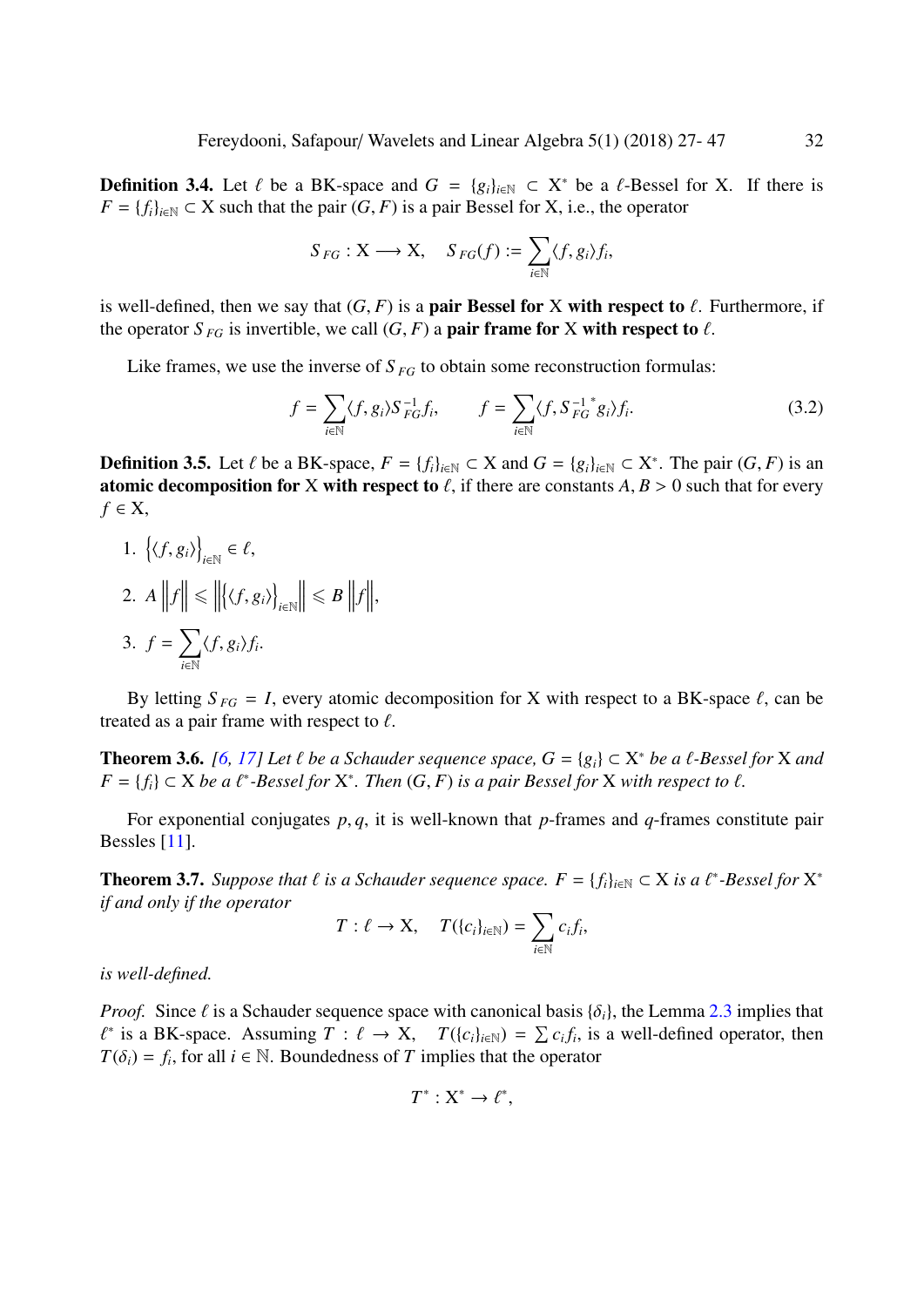is well-defined and bounded. For every  $g \in X^*$  we have

$$
\left\{ \left\langle g, f_i \right\rangle \right\}_{i \in \mathbb{N}} = \left\{ \left\langle g, T(\delta_i) \right\rangle \right\}_{i \in \mathbb{N}} = \left\{ \left\langle T^*(g), \delta_i \right\rangle \right\}_{i \in \mathbb{N}}.
$$
\n(3.3)

Since  $\phi = T^*(g) \in \ell^*$ , the Lemma [2.3](#page-3-2) yields that  $T^*(g)$  has the form  $\{\langle T^*(g), \delta_i \rangle\}_{i \in \mathbb{N}}$  with the same norms. Hence, for every  $g \in \mathbf{X}^*$ norms. Hence, for every  $g \in X^*$ ,

<span id="page-6-0"></span>
$$
\left\| \left\langle \langle g, f_i \rangle \right\rangle_{i \in \mathbb{N}} \right\| = \left\| \left\langle \langle T^*(g), \delta_i \rangle \right\rangle_{i \in \mathbb{N}} \right\| = \left\| T^*(g) \right\| \le \left\| T^* \right\| \left\| g \right\| = \left\| T \right\| \left\| g \right\|. \tag{3.4}
$$

Put B=||*T*||. Since the relation [\(3.4\)](#page-6-0) holds for all  $g \in X^*$ , then *F* is a  $\ell^*$ -Bessel for  $X^*$  with bound *B*. For the converse assume that *F* is an  $\ell^*$ -Bessel for  $X^*$  with bound *B*. Then the operator *B*. For the converse, assume that *F* is an  $\ell^*$ -Bessel for  $X^*$  with bound *B*. Then the operator

$$
U: \mathbf{X}^* \to \ell^*, \quad U(g) = \left\{ \left\langle g, f_i \right\rangle \right\}_{i \in \mathbb{N}}, \tag{3.5}
$$

is well-defined and  $||U|| \le B$ . For  $g \in X^*$ , put  $\phi = U(g) \in \ell^*$ . Then Lemma [2.3](#page-3-2) yields that  $\phi = U(g)$ <br>has the form  $U(U(g) \land \mathcal{S})$ , we Thus has the form  $\{\langle U(g), \delta_i \rangle\}_{i \in \mathbb{N}}$ . Thus,

$$
\left\{ \left\langle g, f_i \right\rangle \right\}_{i \in \mathbb{N}} = U(g) = \left\{ \left\langle U(g), \delta_i \right\rangle \right\}_{i \in \mathbb{N}} = \left\{ \left\langle g, U^*(\delta_i) \right\rangle \right\}_{i \in \mathbb{N}}.
$$
\n(3.6)

for all  $g \in X^*$ . Then

$$
\left\langle g, f_i \right\rangle = \left\langle g, U^*(\delta_i) \right\rangle, \ i \in \mathbb{N},
$$

for every  $g \in X^*$ . So

<span id="page-6-1"></span>
$$
U^*(\delta_i) = f_i, \quad i \in \mathbb{N}.\tag{3.7}
$$

The operator  $U^* : \ell^{**} \to X^{**}$  is bounded on  $\ell \subset \ell^{**}$ . So  $T := U^* \mid_{\ell}$  is bounded. Since  $\ell$  is a Schauder sequence space  $(3, 7)$  yields that Schauder sequence space,  $(3.7)$  yields that

$$
T(\{c_i\}_{i\in\mathbb{N}})=\sum_{i\in\mathbb{N}}c_iT(\delta_i)=\sum_{i\in\mathbb{N}}c_iU^*(\delta_i)=\sum_{i\in\mathbb{N}}c_if_i,
$$

for every  $\{c_i\}_{i\in\mathbb{N}} \in \ell$ . Since  $T(\ell) \subset \overline{span}\{f_i\}_{i\in\mathbb{N}} \subset X$ ,  $T : \ell \to X$  is a well-defined and bounded operator. operator.

The notion of pair frame can be generalized by generalizing the synthesis operator  $T_F$ .

**Definition 3.8.** Let  $\ell$  be a BK-space and  $G = \{g_i\}_{i \in \mathbb{N}} \subset X^*$  be a  $\ell$ -Bessel for X and  $T : \ell \to X$  a bounded operator. We call the pair  $(G, T)$  a **Banach pair Bessel for X with respect to**  $\ell$ . Define bounded operator. We call the pair  $(G, T)$  a **Banach pair Bessel for** X with respect to  $\ell$ . Define

$$
S_{TG}: X \longrightarrow X
$$
,  $S_{TG}(f) := T((\langle f, g_i \rangle)_{i \in \mathbb{N}})$ .

If  $S_{TG}$  is invertible, we call  $(G, T)$  a **Banach pair frame for** X with respect to  $\ell$ .

An example for showing the existence of Banach pair frames is given in the Example [3.9,](#page-7-0) but, for an interpretation about Banach pair frames see Remark [3.16.](#page-11-1)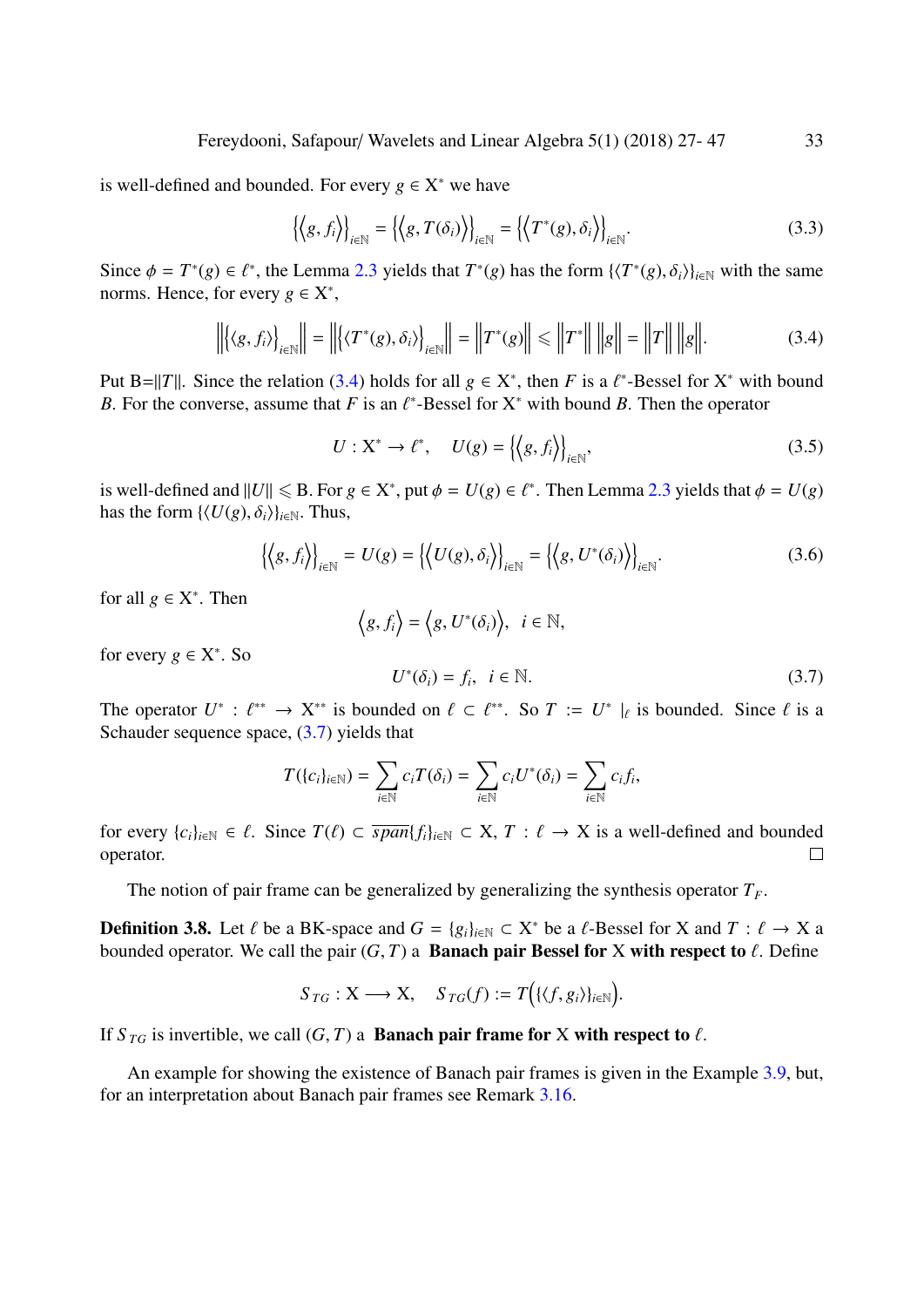<span id="page-7-0"></span>**Example 3.9.** Let  $\{w_i\}_{i\in\mathbb{N}}$  be a sequence of positive numbers such that  $0 < m := \inf_{i\in\mathbb{N}} w_i \le$  $\sup_{i \in \mathbb{N}} w_i =: M < \infty$ . Define

$$
\ell^p(w) = \Big\{\alpha = \{\alpha_i\}_{i \in \mathbb{N}} \Big| ||\alpha||^p_{\ell^p(w)} = \sum_{i \in \mathbb{N}} w_i |\alpha_i|^p < \infty \Big\},\
$$

and  $T: \ell^p(w) \longrightarrow \ell^p(\mathbb{N}), T(\{\alpha_i\}) = \left\{ w_i^{\frac{1}{p}} \alpha_i \right\}$ o  $\sum_{i \in \mathbb{N}}$ . For  $e_i = \frac{1}{w_i^i}$  $\frac{1}{w_i^{\frac{1}{p}}} \delta_i$ ,  $i \in \mathbb{N}$ ,  $\left(\{e_i\}_{i \in \mathbb{N}}, T\right)$  is a Banach frame *i*

for  $\ell^p(\mathbb{N})$  with respect to  $\ell^p(w)$ :  $T\left(\{\langle \alpha, e_i \rangle\}_{i \in \mathbb{N}}\right) = \alpha$ ,  $\alpha \in \ell^p(\mathbb{N})$ . Now, we give an example of Banach pair frame. For  $0 \le \epsilon \le 1$  let  $\{\beta_i\}_{i \in \mathbb{N}} \subset \mathbb{C}$  be so that sup  $[1 - \beta_i] \le \epsilon$  and Banach pair frame. For  $0 < \epsilon < 1$  let  $\{\beta_i\}_{i \in \mathbb{N}} \subset \mathbb{C}$  be so that  $\sup_{i \in \mathbb{N}} |1 - \beta_i| < \epsilon$  and  $T' : \ell^p(w) \longrightarrow$  $P(\mathbb{N})$  be so that  $||T - T'|| < \epsilon$ . Define  $S(\cdot) = T'(\{\langle \cdot, \beta_i e_i \rangle\}_{i \in \mathbb{N}})$ . For  $\alpha \in \ell^p(\mathbb{N})$ ,

$$
\left\| \left\{ \left\langle \alpha, (1 - \beta_i) e_i \right\rangle \right\}_{i \in \mathbb{N}} \right\|^p = \sum_{i \in \mathbb{N}} \left| \left\langle \alpha, (1 - \beta_i) \frac{1}{w_i^{\frac{1}{p}}} \delta_i \right\rangle \right|^p \leq \left( \frac{1}{m} \sup_{i \in \mathbb{N}} \left| 1 - \beta_i \right| \right)^p \left\| \alpha \right\|^p
$$
  

$$
\leq \frac{\epsilon^p}{m^p} \left\| \alpha \right\|^p.
$$

Similarly,

$$
\left\| \left\{ \left\langle \alpha, \beta_i e_i \right\rangle \right\}_{i \in \mathbb{N}} \right\|^p = \sum_{i \in \mathbb{N}} \left| \left\langle \alpha, \beta_i \frac{1}{w_i^{\frac{1}{p}}} \delta_i \right\rangle \right|^p \leq \left( \frac{1}{m} \sup_{i \in \mathbb{N}} \left| \beta_i \right| \right)^p \left\| \alpha \right\|^p \leq \left( \frac{1 + \epsilon}{m} \right)^p \left\| \alpha \right\|^p
$$
  

$$
\leq \left( \frac{2}{m} \right)^p \left\| \alpha \right\|^p.
$$

Therefore

$$
\begin{aligned}\n\left\| \alpha - S(\alpha) \right\| &= \left\| \alpha - T' \big( \big\{ \langle \cdot, \beta_i e_i \rangle \big\}_{i \in \mathbb{N}} \big) \right\| \leq \left\| T \big( \big\{ \langle \alpha, e_i \rangle \}_{i \in \mathbb{N}} \big) - T' \big( \big\{ \langle \cdot, \beta_i e_i \rangle \big\}_{i \in \mathbb{N}} \big) \right\| \\
&\leq \left\| T \right\| \left\| \big\{ \big\{ \alpha, (1 - \beta_i) e_i \big\} \big\}_{i \in \mathbb{N}} \right\| + \left\| T - T' \right\| \left\| \big\{ \big\{ \alpha, \beta_i e_i \big\} \big\}_{i \in \mathbb{N}} \right\| \\
&\leq \frac{1}{m} \big( \left\| T \right\| + 2 \big) \epsilon \left\| \alpha \right\|.\n\end{aligned}
$$

For sufficient small  $\epsilon > 0$  we have  $\|\alpha - S(\alpha)\| < 1$  and hence *S* is invertible, i.e.,  $(\{\beta_i e_i\}_{i \in \mathbb{N}}, T')$  is a Banach pair frame Banach pair frame.

From now on, the operators *S* in all the previous definition will be called **pair frame** (**Bessel**) operator or briefly frame (Bessel) operator. The invertibility of the frame operators of Banach pair frames helps us have the reconstruction formulas

<span id="page-7-1"></span>
$$
f = (S^{-1}T)(\langle\langle f, g_i \rangle\rangle_{i \in \mathbb{N}}), \quad f = T(\langle\langle f, S^{-1}^* g_i \rangle\rangle_{i \in \mathbb{N}}), \ f \in \mathbf{X}.
$$
 (3.8)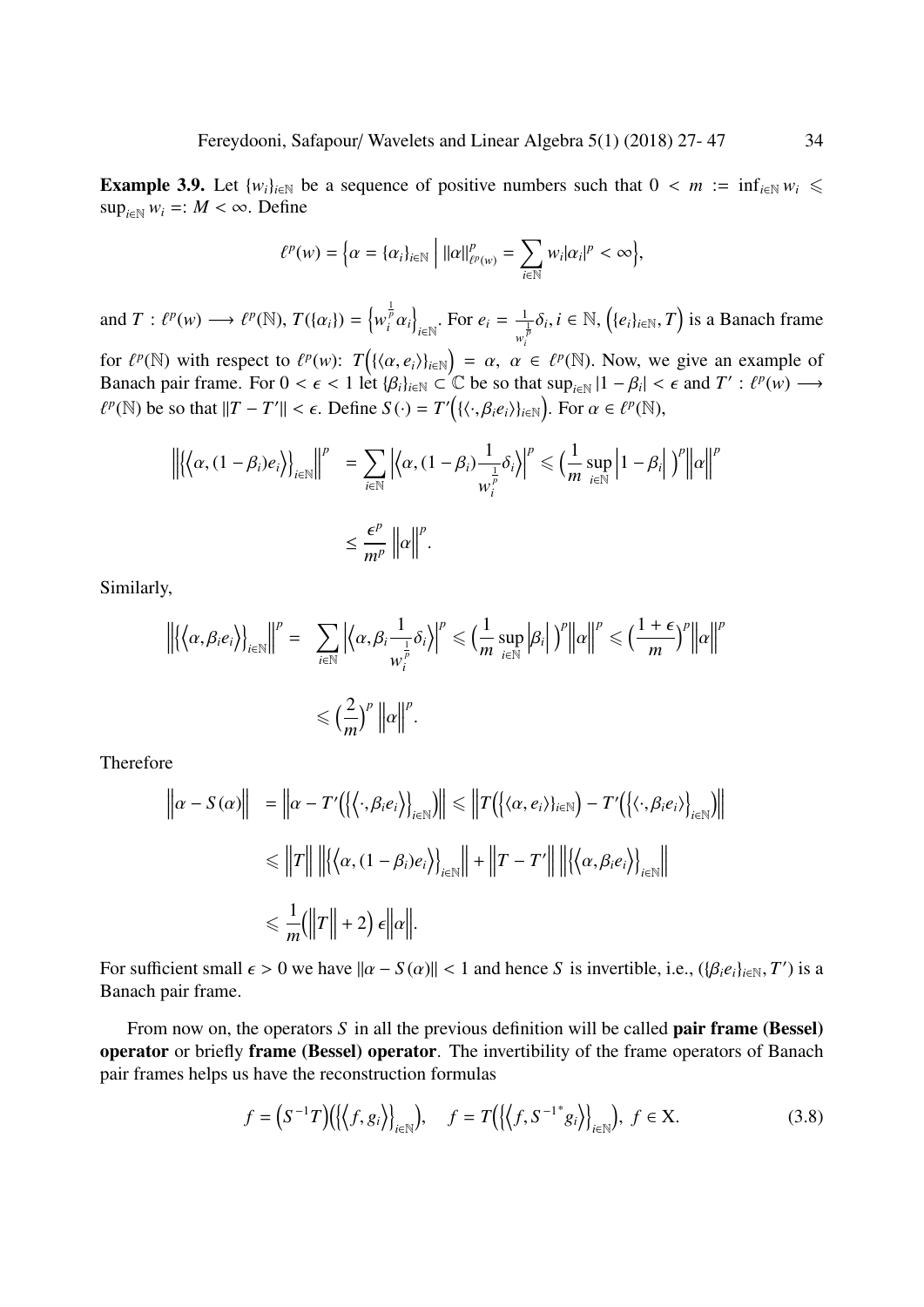Suppose  $\ell$  is a BK-space, with continuous coordinate functionals  $\{\eta_i\}_{i\in\mathbb{N}} \subset \ell^*$  and  $U : X \to \ell$ <br>A bounded operator. Put  $G := \{\rho_i\}_{i\in\mathbb{N}} \subset \{X^*\}$ . Then for  $f \in X$ be a bounded operator. Put *G* := { $g_i$ }<sub>*i*∈N</sub> = {*U*<sup>\*</sup> $\eta_i$ }<sub>*i*∈N</sub> ⊂ X<sup>\*</sup>. Then for *f* ∈ X,

$$
U(f) = \left\{ \left\langle U(f), \eta_i \right\rangle \right\}_{i \in \mathbb{N}} = \left\{ \left\langle f, U^* \eta_i \right\rangle \right\}_{i \in \mathbb{N}} = \left\{ \left\langle f, g_i \right\rangle \right\}_{i \in \mathbb{N}} = U_G(f).
$$

Hence  $U = U_G$ .

In the definition of Banach pair frames and pair frames with respect to a BK-space  $\ell$ , we have assumed that  $G = \{g_i\}_{i \in \mathbb{N}}$  is only a  $\ell$ -Bessel, not necessarily a  $\ell$ -frame. In Proposition [3.10](#page-8-0) we show that the lower inequality for a  $\ell$ -Bessel *G* is necessary.

<span id="page-8-0"></span>**Proposition 3.10.** *Let*  $\ell$  *be a BK-space and*  $G = \{g_i\}_{i \in \mathbb{N}} \subset X^*$  *be a*  $\ell$ *-Bessel for* X*. If* 

- *1.* For the bounded operator  $T : \ell \to X$ ,  $(G, T)$  is a Banach pair frame for X with respect to  $\ell$ , *or*
- *2.*  $\ell$  *is a Schauder scalar sequence space and*  $F = \{f_i\}_{i \in \mathbb{N}}$  *is a*  $\ell^*$ -Bessel for  $X^*$  such that  $(G, F)$  *is a pair frame for*  $X$  with respect to  $\ell$ *is a pair frame for*  $X$  *with respect to*  $\ell$ *,*

*then G is an*  $\ell$ *-frame for* X*.* 

*Proof.* (1). Since  $(G, T)$  is a Banach pair frame, the operator  $S = S_{TG}$  is invertible. Hence for every  $f \in X$ ,

$$
\|f\| = \|S^{-1}TU_G(f)\| \le \|S^{-1}\| \|T\| \|U_G(f)\|.
$$

By assumptions, there is some *B* > 0 such that  $||U_G|| \le B$ . By putting  $A = \frac{1}{||S^{-1}||}$  $\frac{1}{\|S^{-1}\| \|T\|}$ , for every *f* ∈ X we get

$$
A\left\|f\right\| \leq \left\|U_G(f)\right\| \leq B\left\|f\right\|,
$$

and consequently

$$
A\left\|f\right\| \leq \left\|\left\langle \left\langle f, g_i \right\rangle \right\}_{i \in \mathbb{N}}\right\| \leq B\left\|f\right\|.
$$

(2). Since *F* is a  $\ell$ -Bessel, Theorem [3.7](#page-5-0) implies that the operator  $T_F : \ell \to X$  is well-defined and consequently bounded. Now, use the proof of part (1) with  $T = T_F$  and  $S = S_{T_F}$ , to establish the claim.  $\Box$ 

Letting  $S = I$  we see that Banach frames are special kinds of Banach pair frames.

**Definition 3.11.** Let  $\ell$  be a BK-space,  $G = \{g_i\}_{i \in \mathbb{N}} \subset X^*$  and  $T : \ell \to X$  be a bounded operator.<br>The pair  $(G, T)$  is called a **Banach frame for X with respect to**  $\ell$  if there are constants  $A, B \ge 0$ The pair  $(G, T)$  is called a **Banach frame for** X with respect to  $\ell$  if there are constants  $A, B > 0$ such that for every  $f \in X$ ,

1. 
$$
\left\{ \left\langle f, g_i \right\rangle \right\}_{i \in \mathbb{N}} \in \ell
$$
,  
2.  $A \left\| f \right\| \le \left\| \left\{ \left\langle f, g_i \right\rangle \right\}_{i \in \mathbb{N}} \right\| \le B \left\| f \right\|$ ,

$$
3. \, f = T\big(\big\{\big\langle f, g_i\big\rangle\big\}_{i\in\mathbb{N}}\big).
$$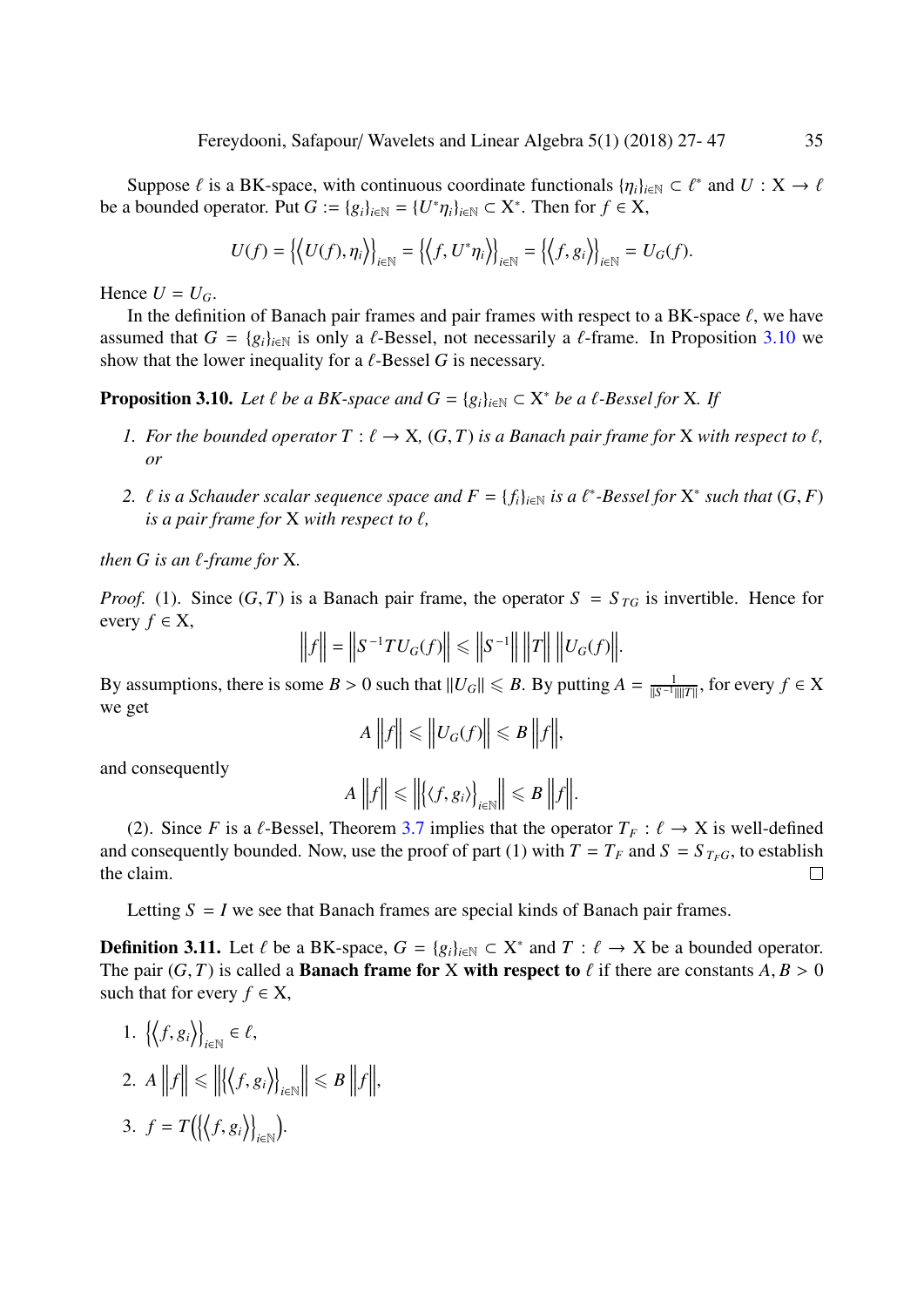The following statement shows that pair frames and Banach pair frames are direct extensions of frames. Equivalence of (1) and (2) is proven in the Proposition [3.2.](#page-4-0)

<span id="page-9-0"></span>**Proposition 3.12.** *Let*  $F = \{f_i\}_{i \in \mathbb{N}} \subset \mathcal{H}$ *. The following statements are equivalent:* 

- *1. F is a frame (Bessel sequence) for* H*.*
- 2.  $(F, F)$  *is a pair frame (Bessel) for H with respect to*  $\ell^2$ *.*
- 3.  $(F, T_F)$  *is a Banach pair frame (Bessel) for*  $H$  *with respect to*  $\ell^2$ *.*

*In these cases, the frame operators are the same.*

*Proof.* In the Bessel case we know that  $(F, F)$  is a pair Bessel if and only if F is a Bessel sequence. *F* being a Bessel sequence is equivalent to the operator

$$
T_F: \ell^2 \to \mathcal{H}, \quad T_F\big(\{c_i\}_{i\in\mathbb{N}}\big) = \sum_{i\in\mathbb{N}} c_i f_i,
$$

being well-defined. It holds if and only if the operator

$$
S_{FF}: \mathcal{H} \to \mathcal{H}, \quad S_{FF}(f) = \sum_{i \in \mathbb{N}} \langle f, f_i \rangle f_i,
$$

is well-defined. Or equivalently,  $(F, F)$  is a pair frame.  $S_{FF}$  is well-defined if and only if the operator

$$
S_{T_{F}F}: \mathcal{H} \to \mathcal{H}, \quad S_{T_{F}F}(f) = T_{F}(\{\langle f, f_{i} \rangle\}_{i \in \mathbb{N}}),
$$

is well-defined. Since  $T_F$  is defined on the whole of  $\ell^2$ ,  $S_{T_F}$  being well-defined yields that  $(F, T_F)$ <br>is a Banach pair Bessel. Also, for  $f \in H$ is a Banach pair Bessel. Also, for  $f \in H$ ,

$$
S_F(f) = S_{FF}(f) = \sum_{i \in \mathbb{N}} \langle f, f_i \rangle f_i = T_F(\langle f, f_i \rangle)_{i \in \mathbb{N}} = T_F U_F(f).
$$

Therefore

$$
S_F = S_{FF} = S_{T_F F},
$$

where  $S_F$ ,  $S_{FF}$  and  $S_{T_F}$  are the frame operators associated to the cases (1),(2) and (3), respectively.

For the frame cases, the invertibility of each of the operators  $S_F$ ,  $S_{FF}$  and  $S_{TF}$  implies the invertibility of the other ones.

Atomic decompositions and Banach frames are direct extensions of Parseval frames and not direct extensions of frames:

<span id="page-9-1"></span>**Corollary 3.13.** *Let*  $F = \{f_i\}_{i \in \mathbb{N}} \subset \mathcal{H}$ *. The following statements are equivalent:* 

*1. F is a Parseval frame for* H*.*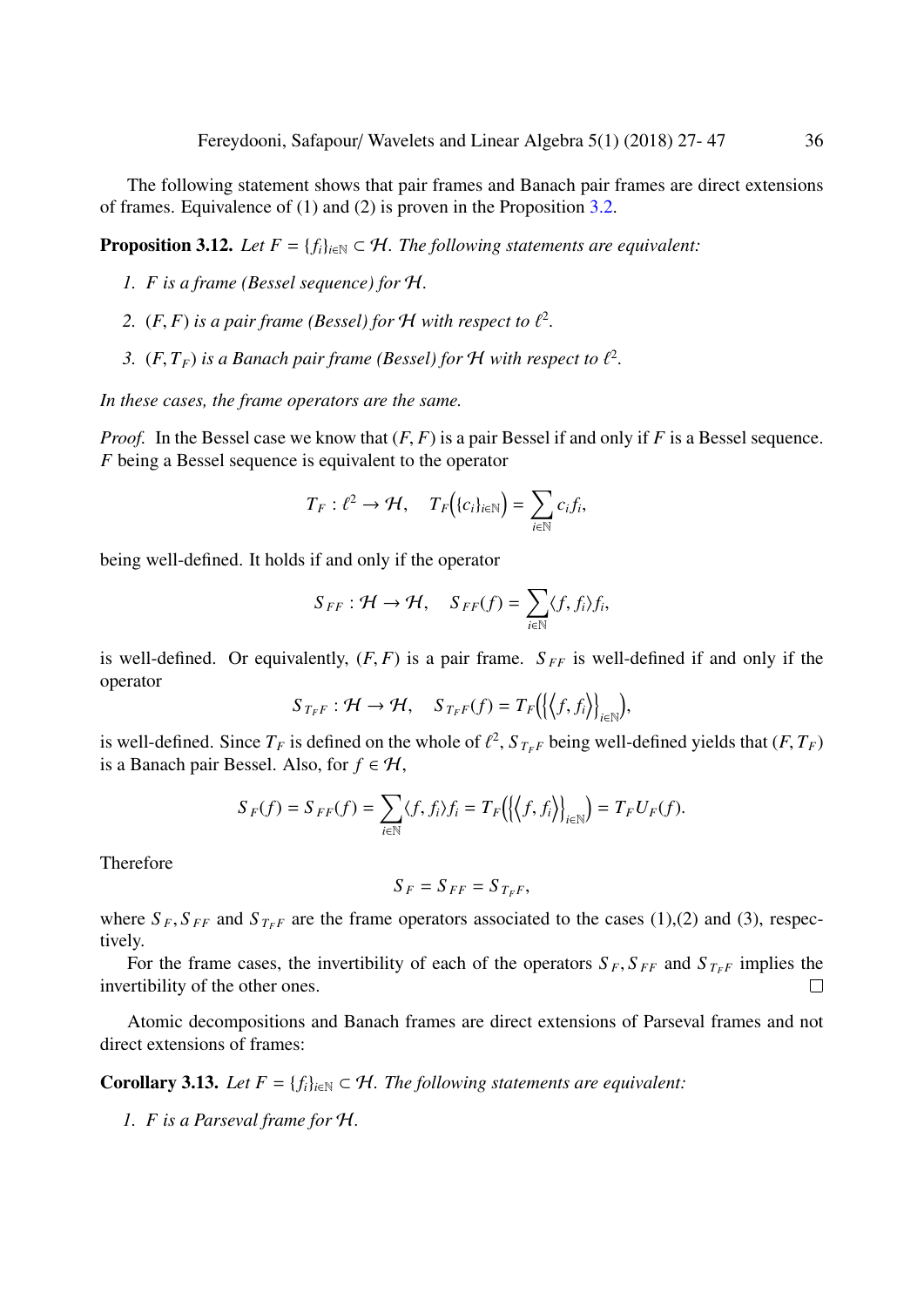- 2.  $(F, F)$  *is an atomic decomposition for*  $H$  *with respect to*  $\ell^2$ *.*
- 3.  $(F, T_F)$  *is a Banach frame for H with respect to*  $\ell^2$ *.*

*Proof.* We have

$$
S_F = S_{FF} = S_{T_F F} = I.
$$

Now, Theorem [3.12](#page-9-0) gives the assertions.

Consider equations [\(3.2\)](#page-5-1) and [\(3.8\)](#page-7-1). When  $(G, F)$  is a pair frame ( $(G, T)$ ) is a Banach pair frame ) for X with respect to a BK-space  $\ell$  with pair frame operator *S*, then  $(G, S^{-1}F)$ ,  $(S^{-1*}G, F)$ <br>are atomic decompositions  $(G, S^{-1}T)$ ,  $(S^{-1*}G, T)$  are Banach frames) for X with respect to  $\ell$ are atomic decompositions  $(G, S^{-1}T)$ ,  $(S^{-1*}G, T)$  are Banach frames) for X with respect to  $\ell$ .<br>Figures 1.2 illustrate the inclusion relations between different kinds of frames discussed ab

Figures [1](#page-10-0)[,2](#page-10-1) illustrate the inclusion relations between different kinds of frames discussed above.



<span id="page-10-0"></span>Figure 1: Inclusion relations associated to frames



<span id="page-10-1"></span>Figure 2: Inclusion relations associated to Parseval frames

We study some conditions under which two categories of pair frames and Banach pair frames coincide.

<span id="page-10-2"></span>**Proposition 3.14.** *Suppose*  $\ell$  *is a BK-space,*  $F = \{f_i\}_{i \in \mathbb{N}} \subset X$  *and*  $G = \{g_i\}_{i \in \mathbb{N}} \subset X^*$ *. Also, assume* that  $T : \ell \to X$  *is a hounded operator. Then that*  $T : \ell \rightarrow X$  *is a bounded operator. Then*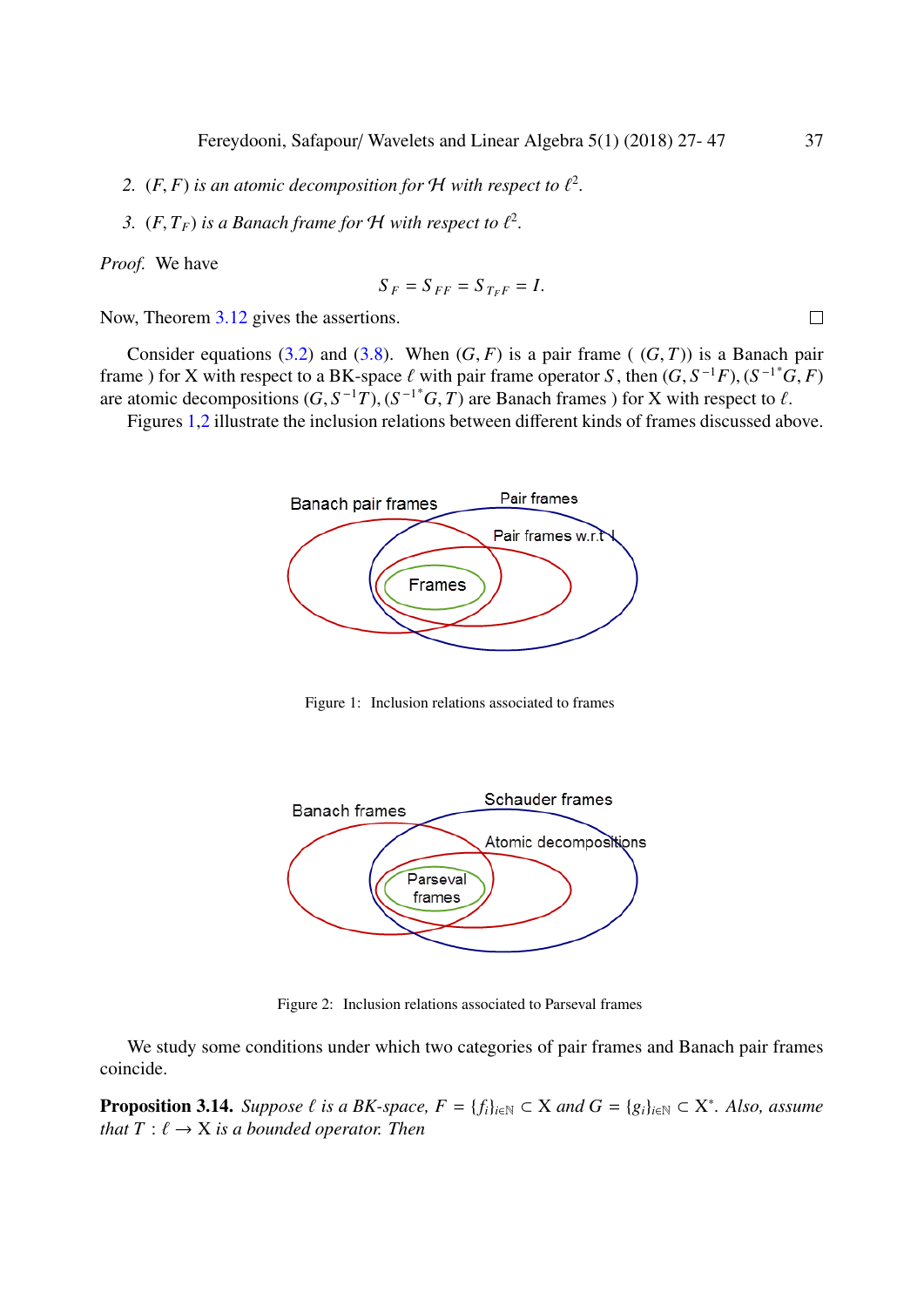- *1.* If  $\ell$  is a Schauder sequence space with canonical basis  $\{\delta_i\}_{i\in\mathbb{N}}$  and  $(G, T)$  is a Banach pair *frame (Bessel) for* X *with respect to*  $\ell$ *, then*  $(G, {T(\delta_i)}_{i \in \mathbb{N}})$  *is a pair frame (Bessel) for* X *with respect to*  $\ell$ *.*
- *2. If*  $(G, F)$  *is a pair frame (Bessel) for* X *with respect to*  $\ell$  *and*  $U_G$  *is onto or*  $F = \{f_i\}_{i \in \mathbb{N}} \subset X$ *is a*  $\ell^*$ -Bessel for  $X^*$ , then  $(G, T_F)$  *is a Banach pair frame (Bessel) for*  $X$  *with respect to*  $\ell$ .

*Proof.* (1). For every  $f \in X$ ,

$$
S_{TG}(f) = T\Big(\Big\{\Big\langle f, g_i \Big\rangle\Big\}_{i \in \mathbb{N}}\Big) = T\Big(\sum_{i \in \mathbb{N}} \langle f, g_i \rangle \delta_i\Big) = \sum_{i \in \mathbb{N}} \langle f, g_i \rangle T(\delta_i)
$$
  
=  $S_{\{T(\delta_i)\}_i G}(f).$  (3.9)

(2). Since  $U_G$  is onto,  $\ell = \mathcal{R}(U_G) \subset \mathcal{D}(T_F)$ . Hence,  $T_F$  is defined on the whole of  $\ell$ . If  $F = \{f_i\}_{i \in \mathbb{N}} \subset X$  is a  $\ell^*$ -Bessel for  $X^*$ , according to Theorem [3.7,](#page-5-0) there is an operator  $T_F : \ell \to X$ <br>such that  $T_F(\ell_G)_{F \in \mathbb{N}} \subset \Sigma_{F}$  of for all  $\ell_G$ ,  $\mathbb{N}_F \subset \ell$ . So  $S_{F} = S_{F}$  and therefore  $(G, T_F)$  is a such that  $T_F(\{c_i\}_{i\in\mathbb{N}}) = \sum_{i\in\mathbb{N}} c_i f_i$  for all  $\{c_i\}_{i\in\mathbb{N}} \in \ell$ . So,  $S_{FG} = S_{T_F G}$  and therefore  $(G, T_F)$  is a Banach pair frame for X with respect to  $\ell$ Banach pair frame for X with respect to  $\ell$ .

As a corollary, we can say that the notions of the atomic decomposition and Banach frame with respect to a BK-space  $\ell$  can be regarded as the same concept.

**Corollary 3.15.** *Suppose*  $\ell$  *is a BK-space. For*  $F = \{f_i\}_{i \in \mathbb{N}} \subset X$ ,  $G = \{g_i\}_{i \in \mathbb{N}} \subset X^*$  *and a bounded operator*  $T : \ell \to X$ *operator*  $T : \ell \rightarrow X$ ,

- *1. If*  $\ell$  *is a Schauder sequence space with canonical basis*  $\{\delta_i\}_{i\in\mathbb{N}}$  *and*  $(G, T)$  *is a Banach frame for* X *with respect to*  $\ell$ *, then*  $(G, {T(\delta_i)}_{i \in \mathbb{N}})$  *is an atomic decomposition for* X *with respect to* `*.*
- *2. If*  $(G, F)$  *is an atomic decomposition for* X *with respect to*  $\ell$  *and*  $U_G$  *is onto or*  $F = \{f_i\}_{i \in \mathbb{N}} \subset X$ *is a*  $\ell^*$ -Bessel for  $X^*$ , then  $(G, T_F)$  *is a Banach frame for*  $X$  *with respect to*  $\ell$ .

<span id="page-11-1"></span>*Remark* 3.16*.* An interpretation for Banach Pair Frames: From the practical point of view, when we construct the identity operator in the definition of Banach frames, atomic decompositions or Schauder frames, what we realy obtain is an approximation *S* of the identity operator *I*. With this observation, the frame operator *S* , in the definitions of pair frames and Banach pair frames can be regarded as a perturbation of the identity operator in the definitions of atomic decompositions and Banach frames (see also Example [3.9\)](#page-7-0).

#### <span id="page-11-0"></span>4. Frames and Pair Frames

In this section, we study some conditions under which a pair Bessel becomes a pair frame. These conditions are very similar to the inequalities in the frame definition. These results present close relations between the concept of (Banach) pair frames and frames. Some frame-like inequalities, [\(4.2\)](#page-13-0)-[\(4.5\)](#page-14-0), for (Banach) pair frames are presented. We need the next theorem.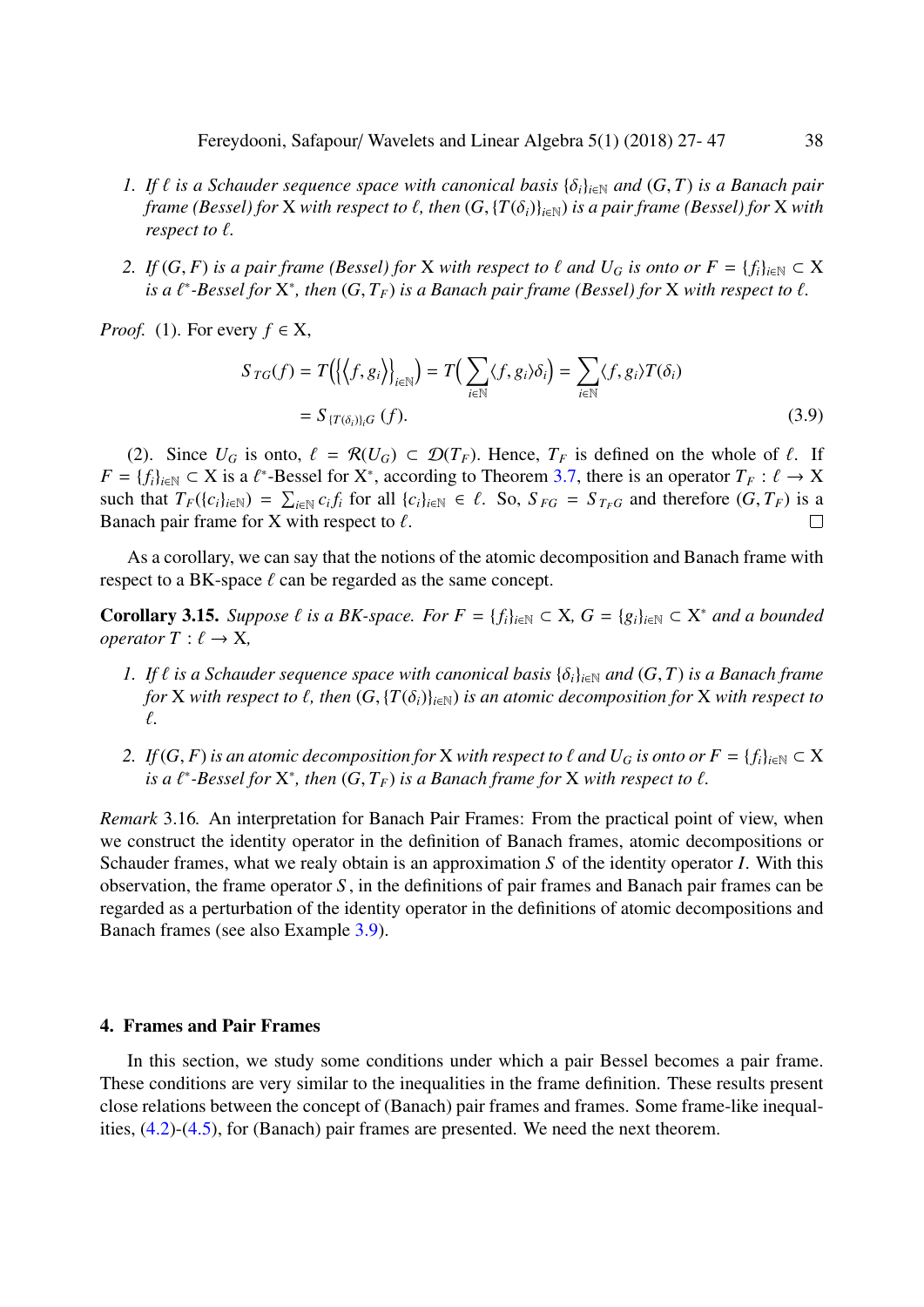<span id="page-12-1"></span>Theorem 4.1. *[\[12,](#page-20-23) III.6.14] Let M be a linear subspace of* X*. M is dense in* X *if and only if for every bounded linear functional*  $g \in X^*$  *such that*  $g(M) = 0$  *we have*  $g = 0$ *.* 

The following lemma is proved in [\[12,](#page-20-23) III.12.Ex5].

<span id="page-12-0"></span>**Lemma 4.2.** An operator  $V \in \mathcal{B}(X)$  is bounded below if and only if it is injective and has a closed *range.*

Using above assertions we prove that:

<span id="page-12-2"></span>**Lemma 4.3.** *Let*  $V \in \mathcal{B}(X)$ *. The following statements are equivalent:* 

- *1. V is invertible.*
- *2. V and V*<sup>∗</sup> *are bounded below.*
- *3. V and V*<sup>∗</sup> *are injective and have closed ranges.*

*Proof.* (1)  $\Rightarrow$  (2). If *V* is invertible so is *V*<sup>\*</sup>. So, they are one to one and have closed ranges X and  $X^*$ . Hence they are bounded below by Lemma 4.2. X ∗ . Hence, they are bounded below by Lemma [4.2.](#page-12-0)

 $(2) \Leftrightarrow (3)$ . Use Lemma [4.2.](#page-12-0)

 $(3) \Rightarrow (1)$ . Since *V* is one to one, it is enough to show that *V* is onto. First we show that  $\mathcal{R}(V)$ is dense in X. If  $\overline{R(V)} \neq X$ , by putting  $M = R(V)$ , Theorem [4.1](#page-12-1) yields that there is a nonzero  $g \in X^*$  such that  $\langle g, V(X) \rangle = \langle g, \mathcal{R}(V) \rangle \neq 0$  and so  $\langle V^*(g), X \rangle \neq 0$ . If  $V^*(g) \neq 0$ , letting  $M = X$ ,<br>Theorem 4.1 again implies that *X* is not dense in *X*: a contradiction. Therefore,  $V^*(g) = 0$ , Since Theorem [4.1](#page-12-1) again implies that X is not dense in X; a contradiction. Therefore,  $V^*(g) = 0$ . Since  $V^*$  is one to one, then *g* = 0, which is a contradiction. So,  $\overline{\mathcal{R}(V)}$  = X. Hence, from the fact that *V* has a closed range we get

$$
\mathcal{R}(V) = \mathcal{R}(V) = \mathbf{X}.
$$

In the Hilbert space case, the proof of (3)  $\Rightarrow$  (1) is strightforward, because

$$
\mathcal{R}(V) = \overline{\mathcal{R}(V)} = \mathcal{N}(V^*)^{\perp} = \mathcal{H}.
$$

<span id="page-12-3"></span>**Lemma 4.4.** *Let*  $V \in \mathcal{B}(X)$ *. Suppose that there is a number A > 0 such that* 

$$
A | \langle f, g \rangle | \le | \langle V(f), g \rangle |, \quad f \in X, \ g \in X^*.
$$

*Then V is invertible.*

*Proof.* For  $f \in X$ ,

$$
\|V(f)\| = \sup\left\{| \langle V(f), g \rangle | \mid g \in \mathbf{X}^*, ||g|| = 1 \right\}
$$
  
\n
$$
\geq A \sup \left\{| \langle f, g \rangle | \mid g \in \mathbf{X}^*, ||g|| = 1 \right\} = A \|f\|.
$$

Therefore, *V* is bounded below. Similarly, for  $f \in X$ ,  $g \in X^*$ ,

$$
A \Big| \Big\langle f, g \Big\rangle \Big| \leq \Big| \Big\langle f, V^*(g) \Big\rangle \Big|
$$

A conclusion like the above shows that  $V^*$  is bounded below. Then, Lemma  $4.3$  implies the invertibility of *V*. $\Box$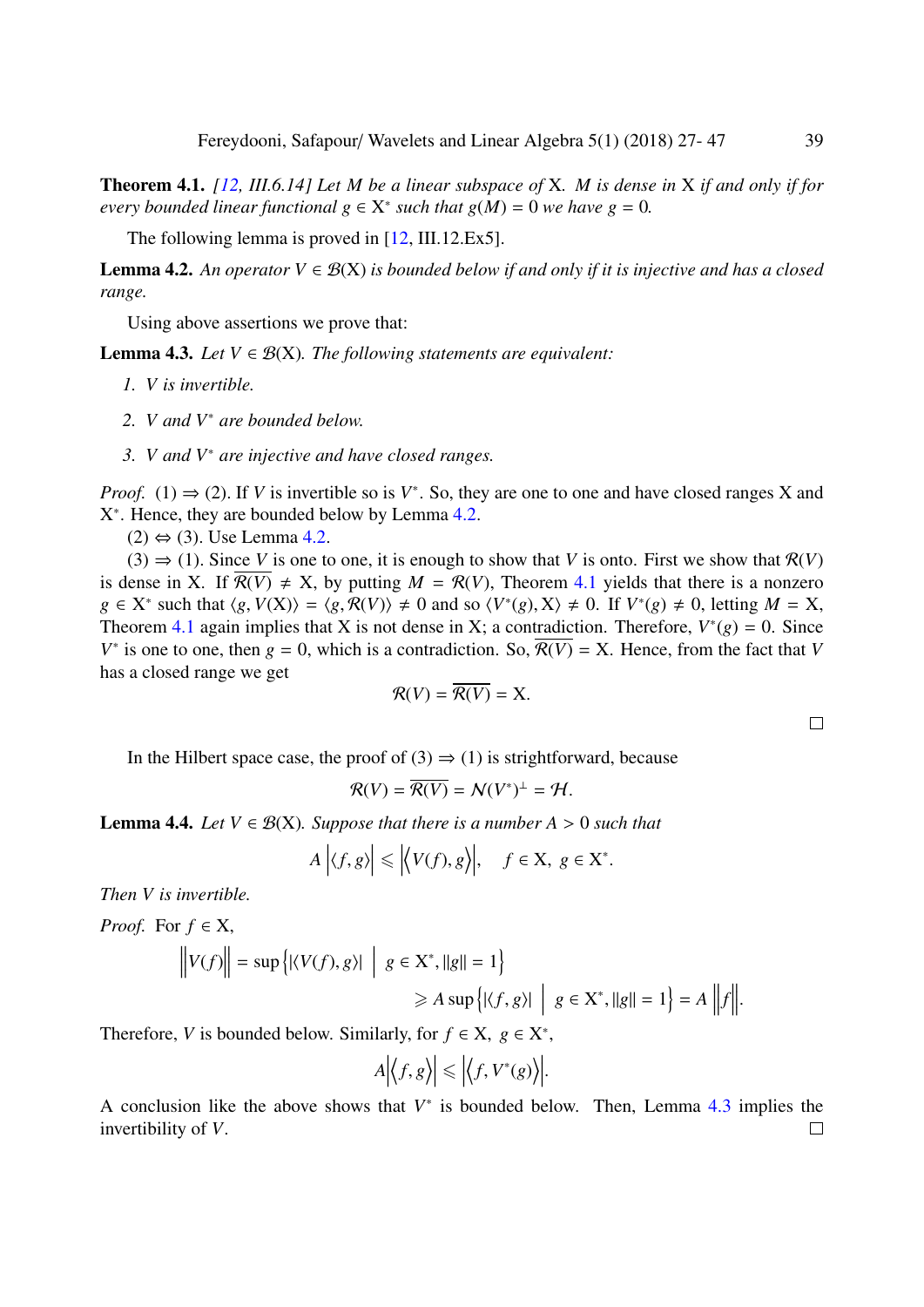When the Banach space X is replaced by the Hilbert space  $H$ , the result of Lemma [4.4](#page-12-3) follows with a weaker condition.

<span id="page-13-1"></span>**Lemma 4.5.** *Let*  $V \in \mathcal{B}(\mathcal{H})$ *. Suppose that there is a constant A* > 0 *such that* 

$$
A\left\|f\right\|^2 \leq \left|\left\langle V(f), f\right\rangle\right|, \quad f \in \mathcal{H},
$$

*Then V is invertible.*

*Proof.* For  $f \in H$ ,

$$
A\left\|f\right\|^2 \leq \left|\left\langle V(f), f\right\rangle\right| \leq \left\|V(f)\right\| \left\|f\right\|.
$$

Hence

$$
A\bigg\|f\bigg\| \leq \bigg\|V(f)\bigg\|.
$$

So,  $V$  is bounded below. Similarly, we can show that  $V^*$  is bounded below. Lemma [4.3](#page-12-2) implies the invertibility of *V*.  $\Box$ 

Now, we apply the propositions above to obtain new conditions that turn Bessels into frames.

<span id="page-13-2"></span>**Proposition 4.6.** *Let*  $\ell$  *be a BK-space and*  $G = \{g_i\}_{i \in \mathbb{N}} \subset X^*$  *be a*  $\ell$ *-Bessel for* X*. Assume that for* a hounded operator  $T : \ell \to X$  (G T) is a Banach pair Bessel for X with respect to  $\ell$  and there is *a bounded operator*  $T : \ell \to X$ ,  $(G, T)$  *is a Banach pair Bessel for* X *with respect to*  $\ell$  *and there is a constant A* > <sup>0</sup> *such that*

$$
A\Big|\big\langle f,g\big\rangle\Big|\leq \Big|\big\langle T\Big(\{\langle f,g_i\rangle\}_{i\in\mathbb{N}}\Big),g\big\rangle\Big|,\quad f\in\mathbf{X},\ g\in\mathbf{X}^*.
$$

*Then*  $(G, T)$  *is a Banach pair frame for* X *with respect to*  $\ell$  *and there is a positive number*  $B > 0$ *such that*

$$
A\Big|\big\langle f,g\big\rangle\Big|\leq \Big|\big\langle \big(\{\langle f,g_i\rangle\}_{i\in\mathbb{N}}\big),g\big\rangle\Big|\leq B\Big|\Big|f\Big|\Big|\Big|\Big|g\Big|\Big|, \quad f\in\mathbf{X},\ g\in\mathbf{X}^*.\tag{4.1}
$$

*Proof.* Lemma [4.4](#page-12-3) implies the invertibility of *S*. Therefore,  $(G, T)$  is a Banach pair frame. Since

$$
\left|\left\langle T\big(\{\langle f,g_i\rangle\}_{i\in\mathbb{N}}\big),g\right\rangle\right|\leq\left\|S\right\|\,\left\|f\right\|\,\left\|g\right\|,
$$

the latter assertion follows by putting  $B = ||S||$ .

For the case of Hilbert spaces, Lemma [4.5](#page-13-1) helps us obtain the result of Theorem [4.6](#page-13-2) with a weaker condition.

**Proposition 4.7.** *Let*  $\ell$  *be a BK-space and*  $G = \{g_i\}_{i \in \mathbb{N}} \subset \mathcal{H}$  *be a*  $\ell$ *-Bessel for*  $\mathcal{H}$ *. Assume that for a bounded operator*  $T : \ell \to H$ ,  $(G, T)$  *is a Banach pair Bessel for*  $H$  *with respect to*  $\ell$  *and there is a positive constant A such that*

$$
A\left\|f\right\|^2 \leq \left|\left\langle T\big(\{\langle f,g_i\rangle\}_{i\in\mathbb{N}}\big),f\right\rangle\right|,\quad f\in\mathcal{H}.
$$

*Then* (*G*, *<sup>T</sup>*) *is a Banach pair frame for* <sup>H</sup> *with respect to* ` *and there is a positive constant B such that*

<span id="page-13-0"></span>
$$
A\left\|f\right\|^2 \leq \left|\left\langle T\big(\{\langle f,g_i\rangle\}_{i\in\mathbb{N}}\big),f\right\rangle\right| \leq B\left\|f\right\|^2, \quad f \in \mathcal{H}.\tag{4.2}
$$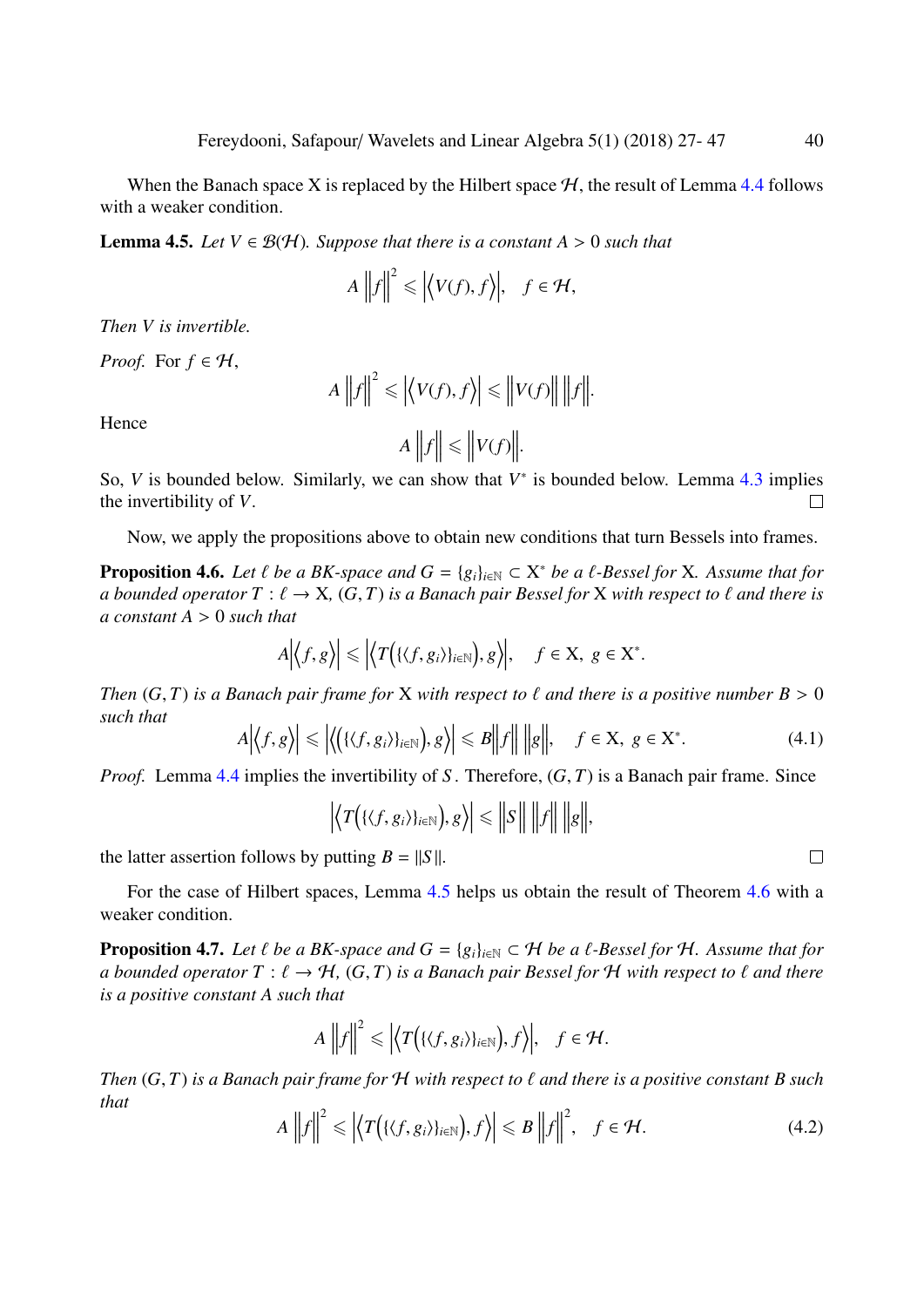*Proof.* Lemma [4.5](#page-13-1) implies the invertibility of *S*. The remainder is similar to the proof of Proposition [4.6.](#page-13-2)  $\Box$ 

<span id="page-14-2"></span>**Proposition 4.8.** *Let*  $F = \{f_i\}_{i \in \mathbb{N}} \subset X$  *and*  $G = \{g_i\}_{i \in \mathbb{N}} \subset X^*$ *. Suppose that*  $(G, F)$  *is a pair Bessel* for *X and there exists a constant*  $A > 0$  *such that for* <sup>X</sup>*. and there exists a constant A* > <sup>0</sup> *such that*

$$
A\Big|\langle f,g\rangle\Big|\leqslant\Big|\sum_{i\in\mathbb{N}}\langle f,g_i\rangle\langle f_i,g\rangle\Big|,\quad f\in\mathbf{X},\ g\in\mathbf{X}^*,
$$

*then*  $(G, F)$  *is a pair frame for* X *and also there is some positive constant*  $B > 0$  *such that* 

<span id="page-14-3"></span>
$$
A\Big|\langle f,g\rangle\Big| \leqslant \Big|\sum_{i\in\mathbb{N}}\langle f,g_i\rangle\langle f_i,g\rangle\Big| \leqslant B\,\Big|\Big|f\Big|\Big|\,\Big|\Big|g\Big|\Big|,\quad f\in\mathcal{X},\ g\in\mathcal{X}^*.\tag{4.3}
$$

*Proof.* For  $f \in X$  and  $g \in X^*$ ,

$$
A\Big|\langle f,g\rangle\Big|\leq \Big|\Big\langle S_{FG}(f),g\Big\rangle\Big|
$$

Now, use Lemma [4.4.](#page-12-3)

The following proposition is another version of Proposition [4.8](#page-14-2) for Hilbert spaces.

**Proposition 4.9.** *Let*  $F = \{f_i\}_{i \in \mathbb{N}}, G = \{g_i\}_{i \in \mathbb{N}} \subset \mathcal{H}$ *. Suppose that*  $(G, F)$  *is a pair Bessel for*  $\mathcal{H}$ *. If there exists a constant A* > <sup>0</sup> *such that*

$$
A\left\|f\right\|^2 \leqslant \Big|\sum_{i\in\mathbb{N}}\langle f,g_i\rangle\langle f_i,f\rangle\Big|,\quad f\in\mathcal{H},
$$

*then* (*G*, *<sup>F</sup>*) *is a pair frame for* <sup>H</sup>*. In this case we obtain a frame-like inequality, i.e., there is a constant B* > <sup>0</sup> *such that*

<span id="page-14-4"></span>
$$
A\left\|f\right\|^2 \leqslant \left|\sum_{i\in\mathbb{N}}\langle f,g_i\rangle\langle f_i,f\rangle\right| \leqslant B\left\|f\right\|^2, \quad f\in\mathcal{H}.\tag{4.4}
$$

<span id="page-14-1"></span>*Remark* 4.10*.* The frame inequality [\(2.1\)](#page-2-0) can be rewritten in the form

<span id="page-14-0"></span>
$$
A\left\|f\right\|^2 \leqslant \left|\sum_{i\in\mathbb{N}}\langle f,f_i\rangle\langle f_i,f\rangle\right| \leqslant B\left\|f\right\|^2, \quad f\in\mathcal{H}.\tag{4.5}
$$

By this, it can be seen that the inequalities  $(4.3)$  and  $(4.4)$  are similar to  $(4.5)$ . Furthermore, let  $X = H$  and instead of using the *pairs F*,*G* put  $F = G$  and  $f = g$ , the relations [\(4.3\)](#page-14-3) and [\(4.4\)](#page-14-4) coincide with the frame inequalities.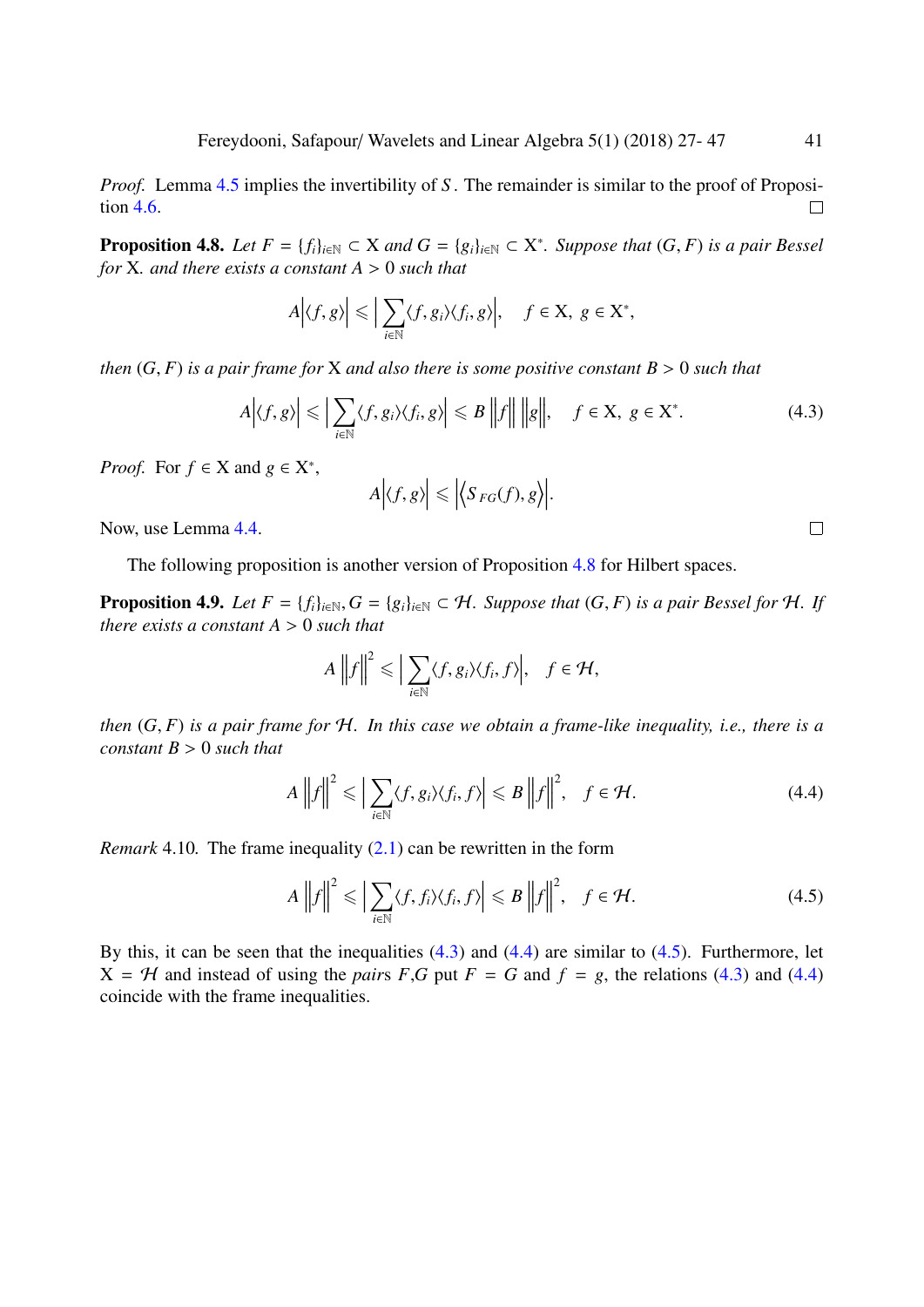#### <span id="page-15-0"></span>5. Some Characterizations of Pair Frames in Banach Spaces

In this section, we extend the results of [\[6\]](#page-20-10) to Banach pair frames. Given  $G = \{g_i\}_{i \in \mathbb{N}} \subset X^*$ , by saying "*G participates in the construction of a pair frame for* X" we mean that there exists a set  $F = \{f_i\}_{i \in \mathbb{N}} \subset X$  such that  $(G, F)$  is a pair frame X. In a similar way, we say that "*G participates in the construction of a Banach pair frame for* X" if there is a bounded operator  $T : \ell \to X$  such that (*G*, *<sup>T</sup>*) is a Banach pair frame for X.

**Theorem 5.1.** *Let*  $G = \{g_i\}_{i \in \mathbb{N}} \subset X^*$ . *If*  $G = \{g_i\}_{i \in \mathbb{N}}$  participates in the construction of a (Banach) *pair frame for* X*, then G is total on* X*.*

*Proof.* Suppose that there is  $F = \{f_i\}_{i \in \mathbb{N}} \subset X$  (bounded operator  $T : \ell \to X$ ) so that  $(G, F)$  is a pair frame ((*G*, *T*) is a Banach pair frame) for X. Therefore, the operator  $S = T_F U_G$  ( $S = T U_G$ ) is invertible on X. If there is some nonzero  $f \in X$  such that  $\{\langle f, g_i \rangle\}_{i \in \mathbb{N}} = \{0\}$ , then

$$
S(f) = \sum_{i \in \mathbb{N}} \langle f, g_i \rangle f_i = 0 \quad \left( S(f) = T\Big(\{\langle f, g_i \rangle\}_{i \in \mathbb{N}}\Big) = 0 \right).
$$

Thus  $N(S) \neq \{0\}$ , which contradicts the invertibility of *S*. Hence,  $f = 0$  and therefore *G* is total on X.

The necessity part of the next proposition is stated in [\[6\]](#page-20-10) for Banach frames. We give necessary and sufficient conditions for Banach pair frames.

**Theorem 5.2.** *The sequence*  $G = \{g_i\}_{i \in \mathbb{N}} \subset X^*$  *participates in the construction of a Banach pair frame for* X *if and only if G is total on* X*.*

*Proof.* The sufficient condition is established in the previous proposition. For the converse, suppose that *G* is total on X. Define

$$
\ell_G = \left\{ \left\{ \langle f, g_i \rangle \right\}_{i \in \mathbb{N}} \middle| f \in \mathbf{X} \right\},\
$$

and put the following norm on  $\ell_G$ ,

$$
\left\| \left\langle \langle f, g_i \rangle \right\rangle_{i \in \mathbb{N}} \right\| = \left\| f \right\|, f \in \mathbf{X}.
$$

So X is isomorphic to  $\ell$ <sup>*G*</sup> via the operator

$$
U_G: \mathbf{X} \to \ell_G, \quad U_G(f) = \left\{ \langle f, g_i \rangle \right\}_{i \in \mathbb{N}},
$$

Hence,  $\ell_G$  is a Banach space and  $\ell_G = \mathcal{R}(U_G)$ . Therefore,  $(G, U_G^{-1})$  is a Banach frame for X with respect to  $\ell_G$ respect to  $\ell_G$ .

In what follows, we need the next lemma.

<span id="page-15-1"></span>**Lemma 5.3.** Let  $\ell$  be a Banach scalar sequence space and  $\ell'$  be a closed subspace of  $\ell$ . Then the following statments are equivalent: *following statments are equivalent:*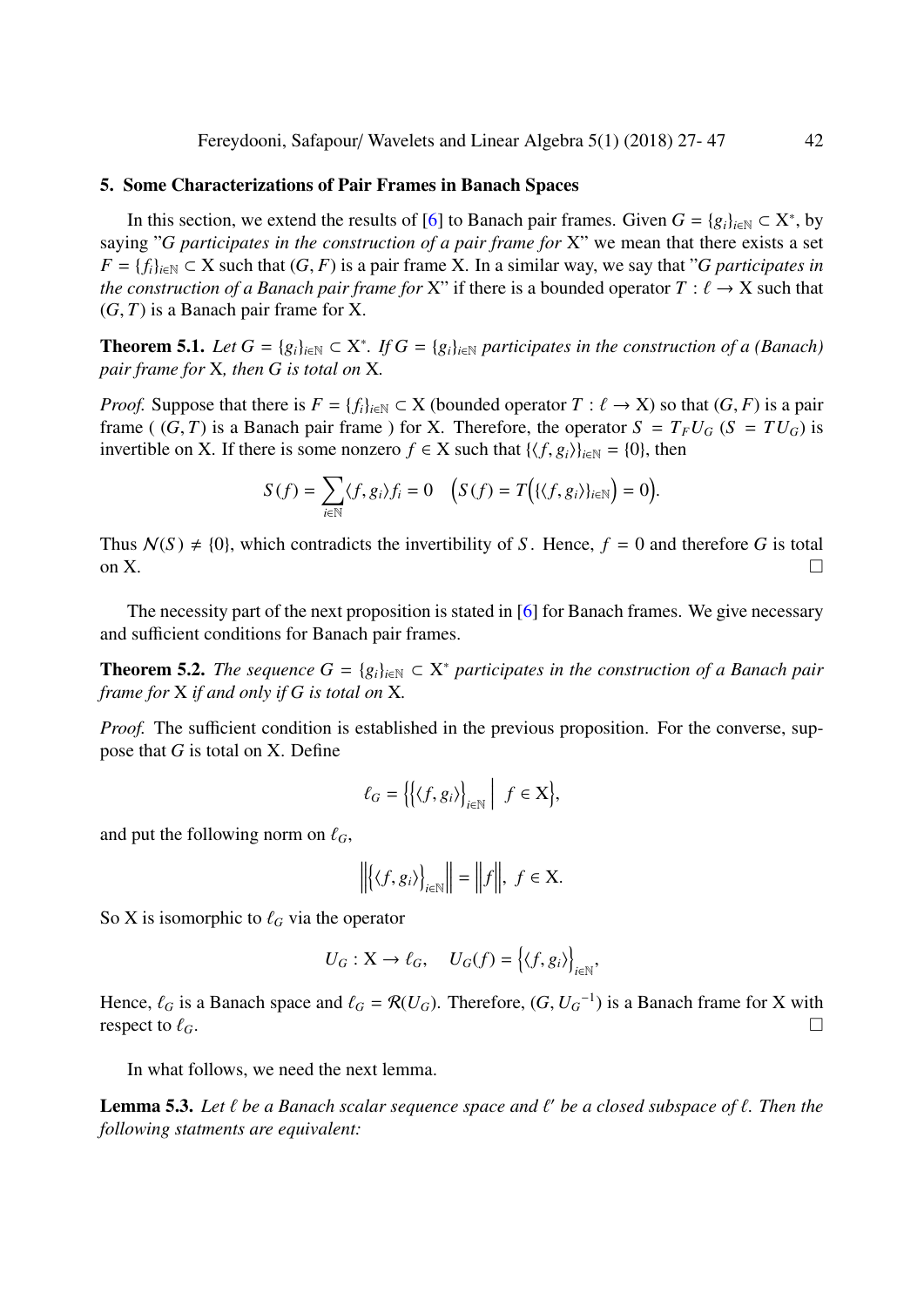- 1.  $\ell'$  is complemented in  $\ell$ .
- 2. *There exists a projection P from*  $\ell$  *onto*  $\ell'$ *.*
- *3. Every bounded operator V' on*  $\ell'$  *can be extended to a bounded operator V on the whole of* `*.*

If the statements above hold and P is as in  $(2)$ , then  $\mathcal{R}(P) = \ell'$  and

$$
\ell=\ell'\oplus\mathcal{N}(P).
$$

*Proof.* (1)  $\Rightarrow$  (2). Assume that  $\ell'$  is complemented in  $\ell$  by a closed subspace  $\ell''$ , i.e.,  $\ell = \ell' \oplus \ell''$ .<br>Define the operator  $P : \ell \rightarrow \ell'$  such that  $P(k) = k'$  where  $k = k' + k''$  with  $k' \in \ell'$ ,  $k'' \in \ell''$ . Hence, Define the operator  $P : \ell \to \ell'$  such that  $P(k) = k'$ , where  $k = k' + k''$  with  $k' \in \ell', k'' \in \ell''$ . Hence,  $P$  is a projection from  $\ell$  onto  $\ell'$ *P* is a projection from  $\ell$  onto  $\ell'$ .<br>(2)  $\rightarrow$  (1) Suppose that the

(2) ⇒ (1). Suppose that there is a projection *P* from  $\ell$  onto  $\ell'$ . Since  $I = P \oplus (I - P)$ , then  $\mathcal{R}(P) \oplus \mathcal{R}(I - P)$ . On the other hand  $\mathcal{R}(I - P) = N(P)$  and  $\mathcal{R}(P) = \ell'$ . Therefore  $\ell = \mathcal{R}(P) \oplus \mathcal{R}(I - P)$ . On the other hand,  $\mathcal{R}(I - P) = \mathcal{N}(P)$  and  $\mathcal{R}(P) = \ell'$ . Therefore,

$$
\ell=\ell'\oplus \mathcal{N}(P).
$$

(2)  $\Rightarrow$  (3). Suppose that Y is a Banach space and *V*' :  $\ell'$  → Y is a bounded operator. Put

$$
V: \ell \to Y, \quad V := V'P.
$$

Then *V* is a bounded extension of *V'*,  $V|_{\ell'} = V'$ .<br>(2)  $\rightarrow$  (2) Consider the identity executor *I* 

(3) ⇒ (2). Consider the identity operator *I'* :  $\ell' \to \ell'$ . By (3), since *I'* is a bounded operator  $\ell'$ , *I'* can be extended to a bounded operator  $P : \ell \to \ell'$  such that  $P|_{\ell} = I'$ . Since  $P(\ell_{\ell}, \ell_{\ell'}) \in \ell'$ on  $\ell'$ , *I*' can be extended to a bounded operator  $P : \ell \to \ell'$  such that  $P|_{\ell'} = I'$ . Since  $P({c_i}_{i \in \mathbb{N}}) \in \ell'$ <br>for  ${c_i}_{i \in \mathbb{N}} \in \ell$  then for  $\{c_i\}_{i\in\mathbb{N}} \in \ell$ , then

$$
P^{2}(\{c_{i}\}_{i\in\mathbb{N}})=P(P(\{c_{i}\}_{i\in\mathbb{N}}))=P|_{\ell'}(P(\{c_{i}\}_{i\in\mathbb{N}}))=I'\big(P(\{c_{i}\}_{i\in\mathbb{N}})\big)=P\big(\{c_{i}\}_{i\in\mathbb{N}}\big).
$$

Hence,  $P^2 = P$  and  $R(P) = \ell'$ 

We consider some conditions under which  $G = \{g_i\}_{i \in \mathbb{N}} \subset X^*$  participates in the construction of a Banach pair frame with respect to a given BK-space  $\ell$ .

<span id="page-16-0"></span>**Theorem 5.4.** Let  $\ell$  be a BK-space and  $G = \{g_i\}_{i \in \mathbb{N}} \subset X$  be a  $\ell$ -Bessel for X. There exists a *bounded operator*  $T : \ell \to X$  *so that*  $(G, T)$  *is a Banach pair frame for* X *with respect to*  $\ell$  *if and only if*  $G = \{g_i\}_{i \in \mathbb{N}}$  *is an*  $\ell$ *-frame for* X *and*  $\mathcal{R}(U_G)$  *is closed and complemented in*  $\ell$ *. In this situation, U<sup>G</sup> is bounded below.*

*Proof.* Assume that  $(G, T)$  is a Banach pair frame for X with respect to  $\ell$ . Then  $S = TU_G$  is invertible and for every  $f \in X$  we have

$$
\|f\| = \|S^{-1}S(f)\| \le \|S^{-1}\| \|T\| \|U_G(f)\|.
$$

.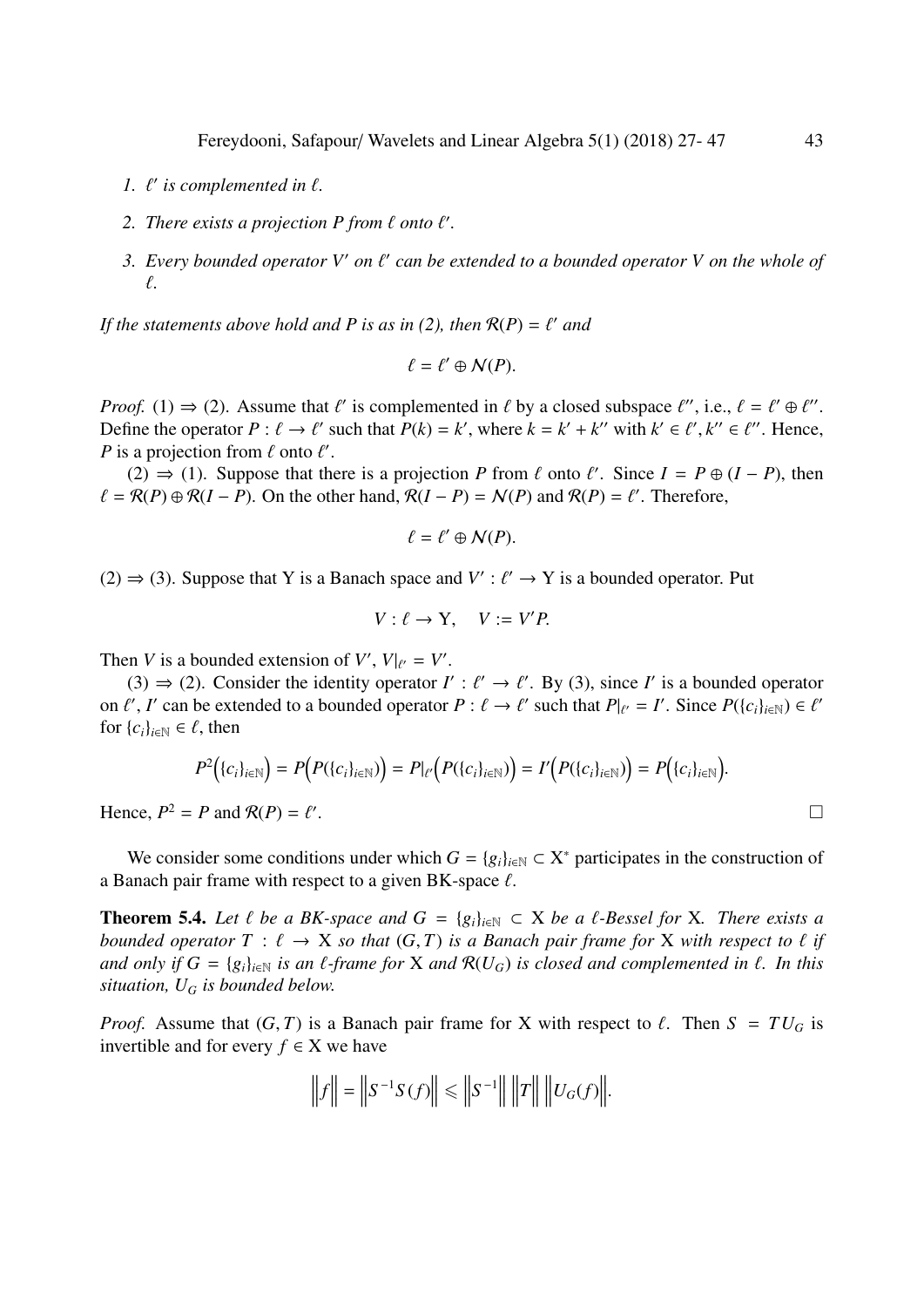Namely,  $U_G$  :  $X$  →  $\ell$  is bounded below with the lower bound  $\frac{1}{\|S^{-1}\| \|T\|}$  and hence  $\mathcal{R}(U_G)$  is closed in  $\ell$ . In other words  $G$  is an  $\ell$ -frame for  $X$ . Define in  $\ell$ . In other words, *G* is an  $\ell$ -frame for *X*. Define

$$
P = U_G S^{-1} T : \ell \to \mathcal{R}(U_G).
$$

Then

$$
P^2 = U_G S^{-1} T U_G S^{-1} T = U_G S^{-1} T = P.
$$

This shows that *P* is a projection from  $\ell$  onto  $\mathcal{R}(U_G)$ . Lemma [5.3](#page-15-1) implies that for the projection *P*,  $\ell = \mathcal{R}(P) \oplus \mathcal{N}(P)$ . Hence,

$$
\ell = \mathcal{R}(U_G) \oplus \mathcal{N}(P).
$$

For the converse, suppose that  $G = \{g_i\}_{i \in \mathbb{N}}$  is an  $\ell$ -frame for X. Then  $U_G$  is bounded below and therefore  $\mathcal{R}(U_G)$  is closed. By the operator  $U_G$ , X is isomorphic to  $\mathcal{R}(U_G)$ . Consequently,  $U_G^{-1}$ :  $\mathcal{R}(U_G) \to X$  is bounded. By the assumption,  $\mathcal{R}(U_G)$  is complemented in  $\ell$ . Lemma [5.3](#page-15-1)<br>implies that  $U^{-1}$  can be extended to a bounded operator  $T : \ell \to X$ . Now, for every  $f \in X$ implies that  $U_G^{-1}$  can be extended to a bounded operator  $T : \ell \to X$ . Now, for every  $f \in X$ ,

$$
S(f) = TU_G(f) = U_G^{-1}U_G(f) = f = I(f).
$$

So (*G*, *<sup>T</sup>*) is a Banach frame.

**Corollary 5.5.** *The sequence*  $G = \{g_i\}_{i \in \mathbb{N}} \subset X^*$  *participates in the construction of a Banach pair frame for*  $X$  *with respect to*  $\ell^2$  *if and only if*  $G$  *is a* 2*-frame for*  $X$ *.* 

*Proof.* Every closed subspace of  $\ell^2$  is complemented in  $\ell^2$ . Combining this fact with Theorem [5.4,](#page-16-0) gives the result gives the result.  $\Box$ 

By ignoring the direct presence of  $G = \{g_i\}_{i \in \mathbb{N}}$  in Theorem [5.4,](#page-16-0) we obtain a slightly more generalized version of that theorem.

**Theorem 5.6.** Let  $\ell$  be a BK-space. The Banach space X has a Banach pair frame with respect to  $\ell$  *if and only if* X *is isomorphic to a closed and and complemented subspace of*  $\ell$ *.* 

*Proof.* Suppose that there is a  $\ell$ -Bessel  $G = \{g_i\}_{i \in \mathbb{N}} \subset X^*$  and a bounded operator  $T : \ell \to X$ <br>such that  $(G, T)$  is a Banach pair frame. Theorem 5.4 vields that X is isomorphic to some closed such that  $(G, T)$  is a Banach pair frame. Theorem [5.4](#page-16-0) yields that X is isomorphic to some closed complemented subspace of  $\ell$ .

Conversely, assume that there is a closed subspace  $\ell'$  of  $\ell$  which is complemented in  $\ell$  and an rator  $V : X \to \ell'$  is the associated isomorphism. By Lemma 5.3, there exists a projection  $P$ operator  $V : X \to \ell'$  is the associated isomorphism. By Lemma [5.3,](#page-15-1) there exists a projection *P* from  $\ell$  onto  $\ell'$ . If  $\{n_k\}$ , is the set of coordinate functionals of  $\ell$  it also is the coordinate functionals from  $\ell$  onto  $\ell'$ . If  $\{\eta_i\}_{i\in\mathbb{N}}$  is the set of coordinate functionals of  $\ell$ , it also is the coordinate functionals of  $\ell'$ . For every  $i \in \mathbb{N}$  put  $g_i = V^*p_i$ . Then for  $f \in X$ of  $\ell'$ . For every  $i \in \mathbb{N}$  put  $g_i = V^* \eta_i$ . Then for  $f \in X$ ,

$$
\left\{ \langle f, g_i \rangle \right\}_{i \in \mathbb{N}} = \left\{ \langle f, V^* \eta_i \rangle \right\}_{i \in \mathbb{N}} = \left\{ \langle V(f), \eta_i \rangle \right\}_{i \in \mathbb{N}} = V(f) \in \ell,
$$

and

$$
\left\| \{ \langle f, g_i \rangle \}_{i \in \mathbb{N}} \right\| = \left\| V(f) \right\| \leq \left\| V \right\| \left\| f \right\|.
$$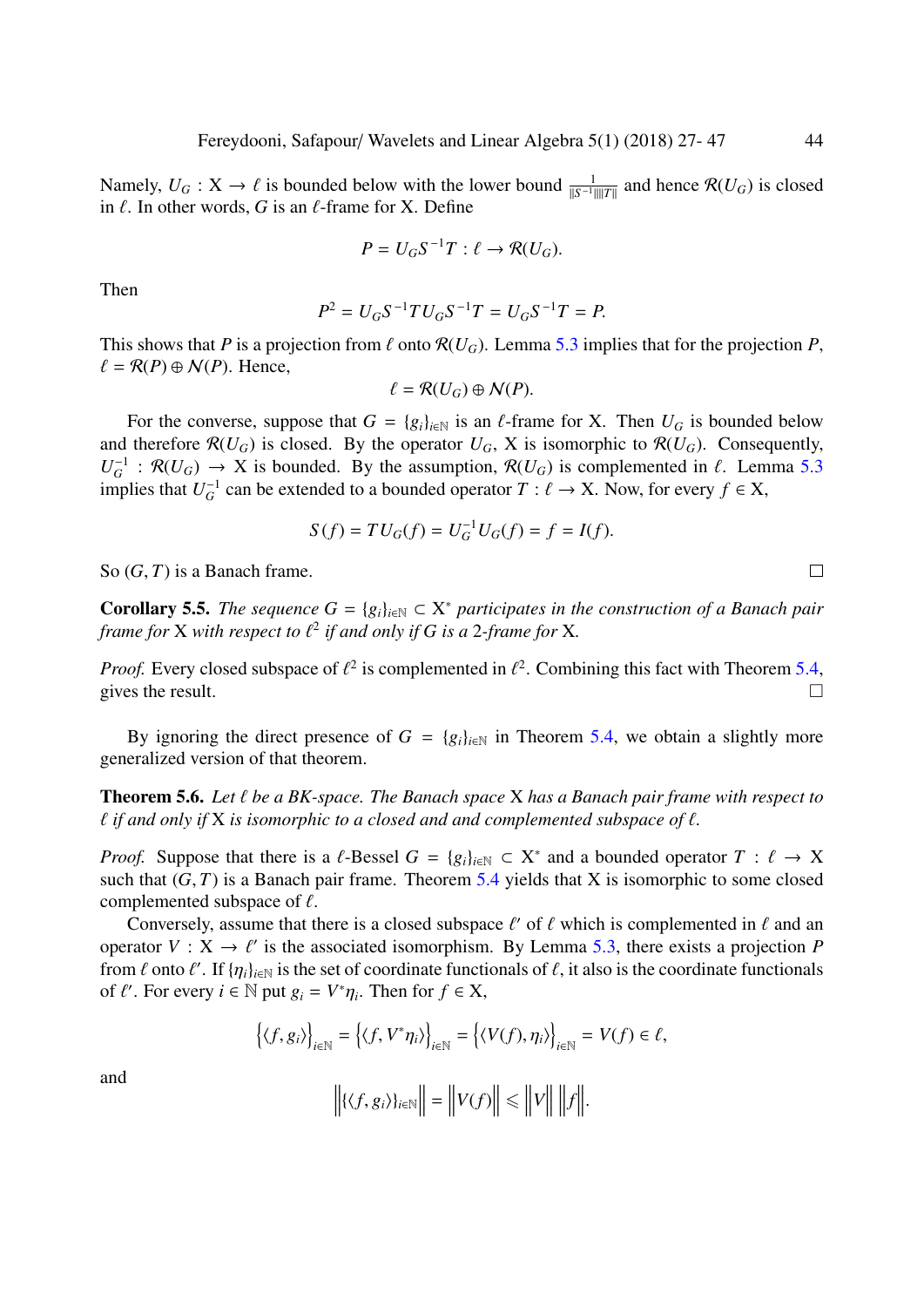Hence, *G* is a  $\ell$ -Bessel for *X* with bound *||V||*. By letting

$$
T := V^{-1}P : \ell \to X,
$$

we get

$$
S(f) := TV(f) = V^{-1}PV(f) = V^{-1}V(f) = f = I(f).
$$

for *f* ∈ X. So,  $(G, T)$  is a Banach pair frame.

We study some conditions under which these two concepts coincide. Before, we need the following lemma.

**Lemma 5.7.** *[\[6\]](#page-20-10) For*  $F = \{f_i\}_{i \in \mathbb{N}} \subset X \setminus \{0\}$ *, the space* 

$$
\ell_F := \mathcal{D}(T_F) = \Big\{ \{c_i\}_{i \in \mathbb{N}} \subset \mathbb{C} \Big| \sum_{i \in \mathbb{N}} c_i f_i \quad converges \Big\},\
$$

*with the norm*

$$
\left\| \{c_i\}_{i \in \mathbb{N}} \right\|_{\ell_F} = \sup_{n \in \mathbb{N}} \left\| \sum_{i=1}^n c_i f_i \right\|, \tag{5.1}
$$

*is a Schauder sequence space. With this norm*  $T_F$  :  $\ell_F \to X$  *is a bounded operator.* 

For  $G = \{g_i\}_{i \in \mathbb{N}} \subset X^*$ , if we were allowed to choose the scalar sequence space  $\ell$  by ourselves, concents of pair frames pair frames with respect to  $\ell$  and Banach pair frame with respect to  $\ell$ the concepts of pair frames, pair frames with respect to  $\ell$  and Banach pair frame with respect to  $\ell$ coincide.

**Proposition 5.8.** *Let*  $G = \{g_i\}_{i \in \mathbb{N}} \subset X^*$ . *The following statements are equivalent:* 

- *1. There is a sequence*  $F = \{f_i\}_{i \in \mathbb{N}} \subset X$  *such that*  $(G, F)$  *is a pair frame (Bessel) for* X*.*
- *2. There is a sequence*  $F = \{f_i\}_{i \in \mathbb{N}} \subset X$  *and a Schauder sequence space*  $\ell$ *, such that*  $(G, F)$  *is a pair frame (Bessel) for*  $X$  *with respect to*  $\ell$ *.*
- *3. There is a Schauder sequence space*  $\ell$  *and a bounded operator*  $T : \ell \rightarrow X$  *such that*  $(G, T)$ *is a Banach pair frame (Bessel) for*  $X$  *with respect to*  $\ell$ *.*

*If the above statements hold, then*  $f_i = T(\delta_i)$  *for all*  $i \in \mathbb{N}$ *, so*  $T = T_F$ *. Moreover, G is a*  $\ell$ *-Bessel for X with the bound*  $\sup_{n \in \mathbb{N}} ||S_n||$ , *where*  $S_n(f) = \sum_{i=1}^n \langle f, g_i \rangle f_i$  *for every n* ∈  $\mathbb{N}$  *and*  $f \in X$ *.* 

In the frame cases, G is a  $\ell$ -frame for X with the frame bounds  $\|S^{-1}\|$ <br>whe frame operator  $^{-1}$  and sup<sub>n∈N</sub> ||S<sub>n</sub>||, where *S is the frame operator.*

<span id="page-18-0"></span>*Proof.* The theorem is proved in the frame case; the Bessel case is an implicit result. (1) ⇒ (2). Assume that  $(G, F)$  is a pair frame for X. By letting  $S_n(f) = \sum_{i=1}^n \langle f, g_i \rangle f_i$  for every  $n \in \mathbb{N}$  and  $f \in X$  the principle of uniform boundedness implies that  $S(.) = \sum_{i=1}^n \langle g_i \rangle f_i = \lim_{i \to \infty} S(i)$ N and *f* ∈ X, the principle of uniform boundedness implies that  $S(\cdot) = \sum_{i \in \mathbb{N}} \langle ., g_i \rangle f_i = \lim_{n \to \infty} S_n(\cdot)$ <br>is bounded and  $\mathbb{N} \mathbb{N} \leq \sup_{i \in \mathbb{N}} \mathbb{N} \leq \infty$ . Moreover is bounded and  $||S|| \leq \sup_{n \in \mathbb{N}} ||S_n|| < \infty$ . Moreover,

$$
\left\| \langle f, g_i \rangle \right\|_{\ell_F} = \sup_{n \in \mathbb{N}} \left\| \sum_{i=1}^n \langle f, g_i \rangle f_i \right\| = \sup_n \left\| S_n(f) \right\| \le \left( \sup_{n \in \mathbb{N}} \left\| S_n \right\| \right) \left\| f \right\| \tag{5.2}
$$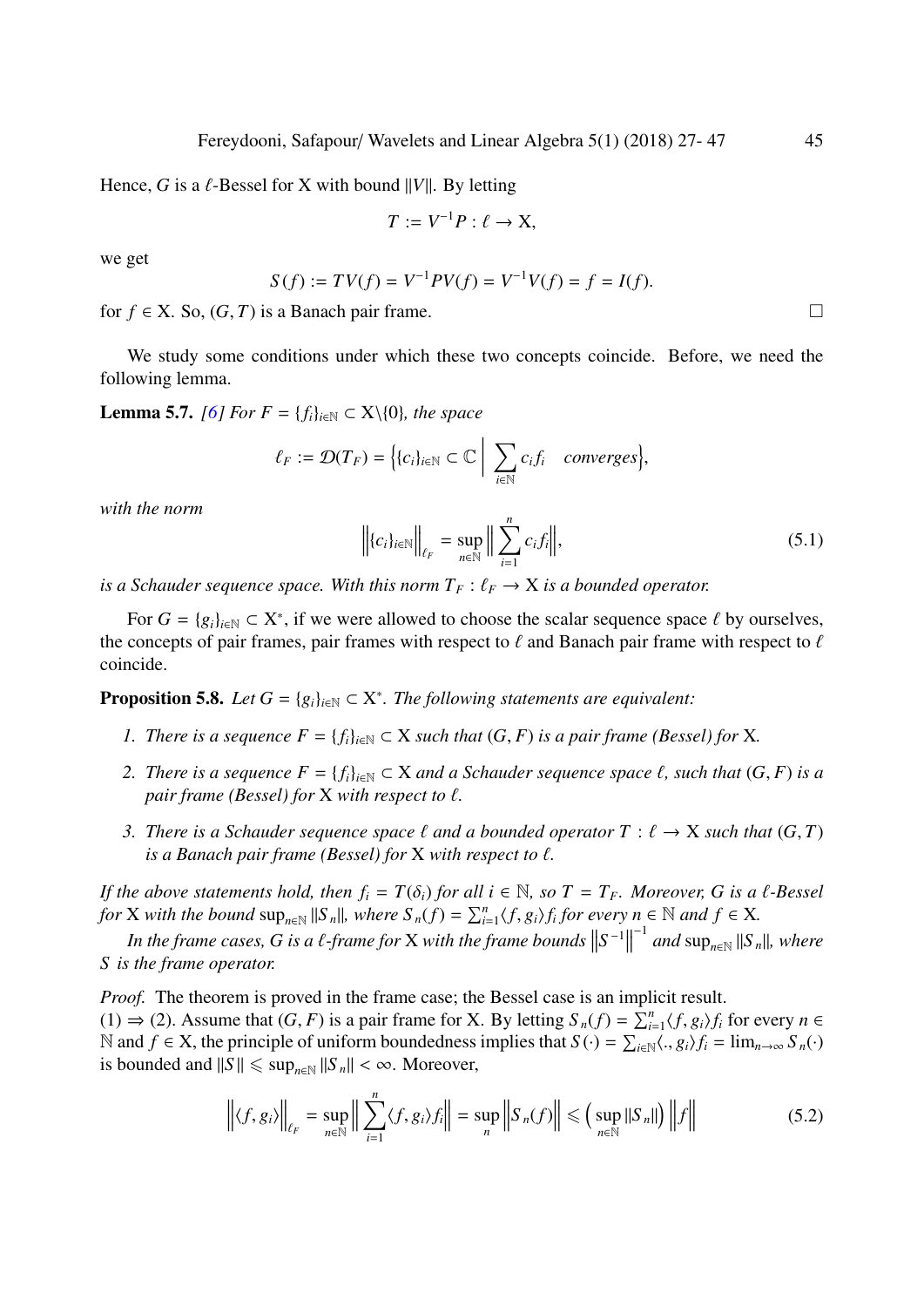for *f* ∈ X. This shows that *G* is a  $\ell_F$ -Bessel for X with the bound sup<sub>*n*∈N</sub> ||S<sub>n</sub>||. Since  $\ell_F$  is a BK-space (*G*, *F*) is a pair frame for X with respect to  $\ell_F$ . BK-space,  $(G, F)$  is a pair frame for X with respect to  $\ell_F$ .

 $(2) \Rightarrow (1)$ . It is obvious.

 $(2) \Rightarrow (3)$ . Let  $T = T_F$ . Then  $S_{T_F G} = S_{F G}$ .

 $(3) \Rightarrow (2)$ . Proposition [3.14](#page-10-2) (1).

After proving the equivalences of assertions (1)-(3), we prove the other statements. Since *S* is invertible,

<span id="page-19-3"></span>for  $f \in X$ ,

$$
||f|| = ||S^{-1}S(f)|| = ||S^{-1}|| ||S(f)|| = ||S^{-1}|| ||\sum_{i=1}^{\infty} \langle f, g_i \rangle f_i||
$$
  
=  $||S^{-1}|| ||\lim_{n \to \infty} \sum_{i=1}^{n} \langle f, g_i \rangle f_i|| \le ||S^{-1}|| \sup_{n \in \mathbb{N}} ||\sum_{i=1}^{n} \langle f, g_i \rangle f_i||$  (5.3)  
=  $||S^{-1}|| ||\langle \langle f, g_i \rangle \rangle_{i \in \mathbb{N}} ||_{\ell_F}.$ 

Relations [\(5.2\)](#page-18-0) and [\(5.3\)](#page-19-3) imply that  $\{f_i\}_{i\in\mathbb{N}}$  is a  $\ell_F$ -frame for X with bounds  $||S^{-1}||^{-1}$  and  $\sup_{n\in\mathbb{N}}||S_n||$ .<br>Other assertions are proved implicitly Other assertions are proved implicitly.

Similarly, for  $G = \{g_i\}_{i \in \mathbb{N}} \subset X^*$ , if we can choose a scalar sequence space  $\ell$ , then the concepts  $\lambda$  chauder frame atomic decomposition and Banach frame with respect to  $\ell$  are the same of Schauder frame, atomic decomposition and Banach frame with respect to  $\ell$  are the same.

**Corollary 5.9.** *[\[6\]](#page-20-10) Let*  $G = \{g_i\}_{i \in \mathbb{N}} \subset X^*$ . *The following statments are equivalent:* 

- *1. There is a sequence*  $F = \{f_i\}_{i \in \mathbb{N}} \subset X$  *such that*  $(G, F)$  *is a Schauder frame for* X*.*
- *2. There is a sequence*  $F = \{f_i\}_{i \in \mathbb{N}} \subset X$  *and a Schauder sequence space*  $\ell_F$ *, such that*  $(G, F)$  *is an atomic decomposition for*  $X$  *with respect to*  $\ell$ *.*
- *3. There is a Schauder sequence space*  $\ell$  *and a bounded operator*  $T : \ell \rightarrow X$  *such that*  $(G, T)$ *is a Banach frame for*  $X$  *with respect to*  $\ell$ *.*

*In this case, G is a*  $\ell$ *-frame for* X *with the frame bounds 1 and*  $\sup_{n\in\mathbb{N}}||S_n||$ .

**Corollary 5.10.** *Let*  $G = \{g_i\}_{i \in \mathbb{N}} \subset X^*$  *be given. If G participates in the construction of a pair frame for* X, then there is a Schauder sequence space  $\ell$  such that G is an  $\ell$ -frame for X.

#### References

- <span id="page-19-0"></span>[1] A. Aldroubi, Q. Sun and W. Tang, *p*-frames and shift invariant subspaces of *L p* , *J. Fourier Anal. Appl.*, 7(1) (2001), 1–22.
- <span id="page-19-1"></span>[2] P. Balazs, Basic definition and properties of Bessel multipliers, *J. Math. Anal. Appl.*, 325(1) (2007), 571–585.
- <span id="page-19-2"></span>[3] P. Balazs and T.S. Diana, Representation of the inverse of a frame multiplier, *J. Math. Anal. Appl.*, 422(2) (2015), 981-994.